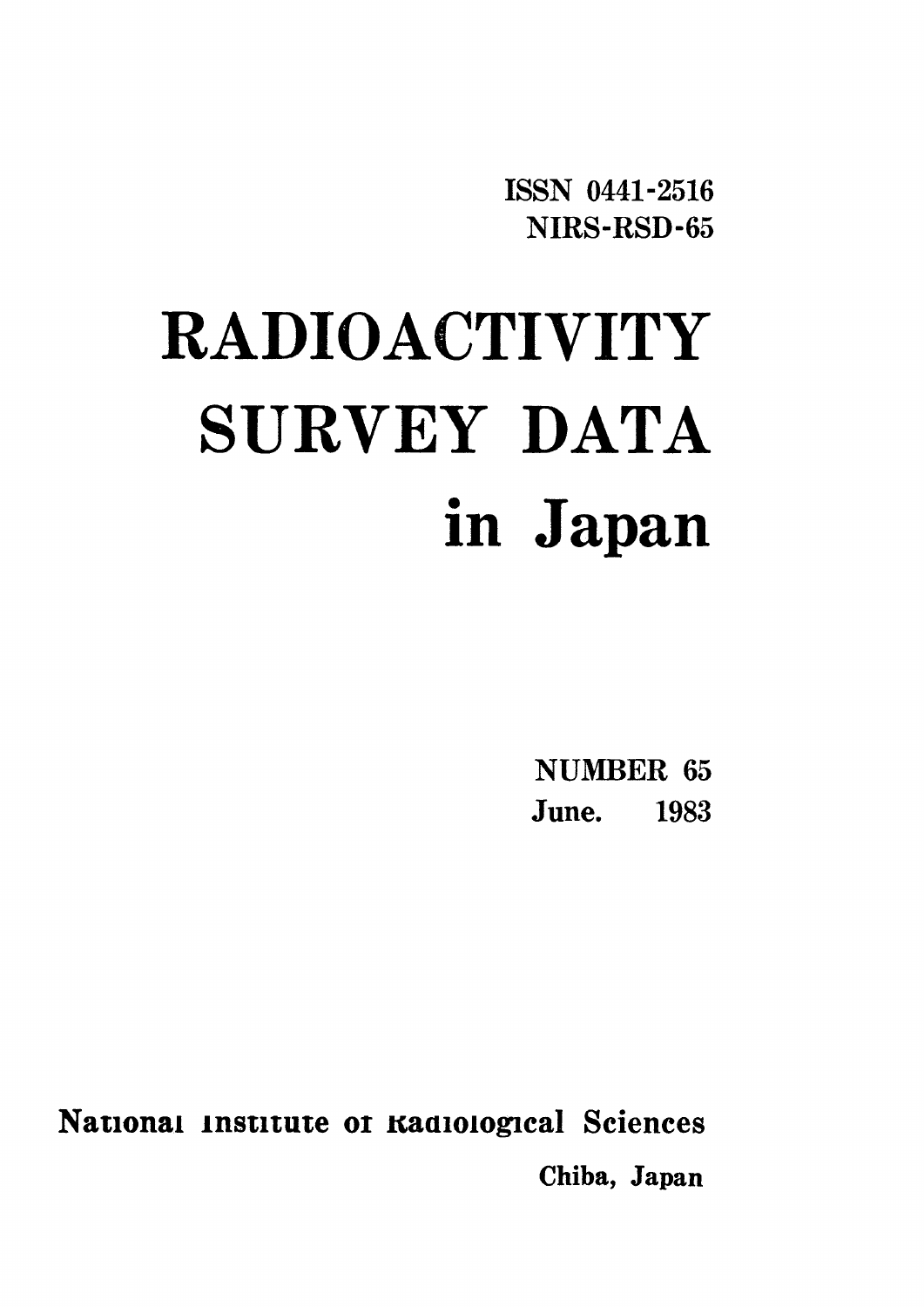# Radioactivity Survey Data inJapan

# Number 65

# **June 1983**

#### **Contents**

|    |           |                                                                                                                  | Page           |
|----|-----------|------------------------------------------------------------------------------------------------------------------|----------------|
|    |           | (Japan Chemical Analysis Center)                                                                                 | 1              |
| 1. |           | Collection and pretreatment of samples (and the context of sample support of samples (and the context of samples | 1              |
| 2. |           |                                                                                                                  | 3              |
| 3. |           |                                                                                                                  | 3              |
| 4. |           | Determination of Stable strontium, calcium and Potassium <b>Protontial International Protontial</b>              | 4              |
| 5. |           |                                                                                                                  | 4              |
| 6. |           |                                                                                                                  | 5              |
|    | (1)       | Strontium-90 and Cesium-137 in Total diet (and the state of the state of the Strontium Strong Strong Strong St   | 5              |
|    | (2).1     | (producing districts)                                                                                            | $\overline{7}$ |
|    | $-2$      | (consuming districts)                                                                                            | 9              |
|    | $(3)-1$   | (producing districts for WHO program)                                                                            | 11             |
|    | $-2$      | (producing districts for domestic program)                                                                       | 13             |
|    | $-3$      | (consuming districts)                                                                                            | 14             |
|    | $\cdot$ 4 | (powder milk)                                                                                                    | 16             |
|    | $(4) - 1$ | (producing districts)                                                                                            | 16             |
|    | $\cdot$   | (consuming districts)                                                                                            | 19             |
|    | (5)       |                                                                                                                  | 21             |
|    | (6)       | Strontium-90 and Cesium-137 in Freshwater fish                                                                   | 23             |
|    | (7)       |                                                                                                                  | 25             |
|    | (8)       |                                                                                                                  | 27             |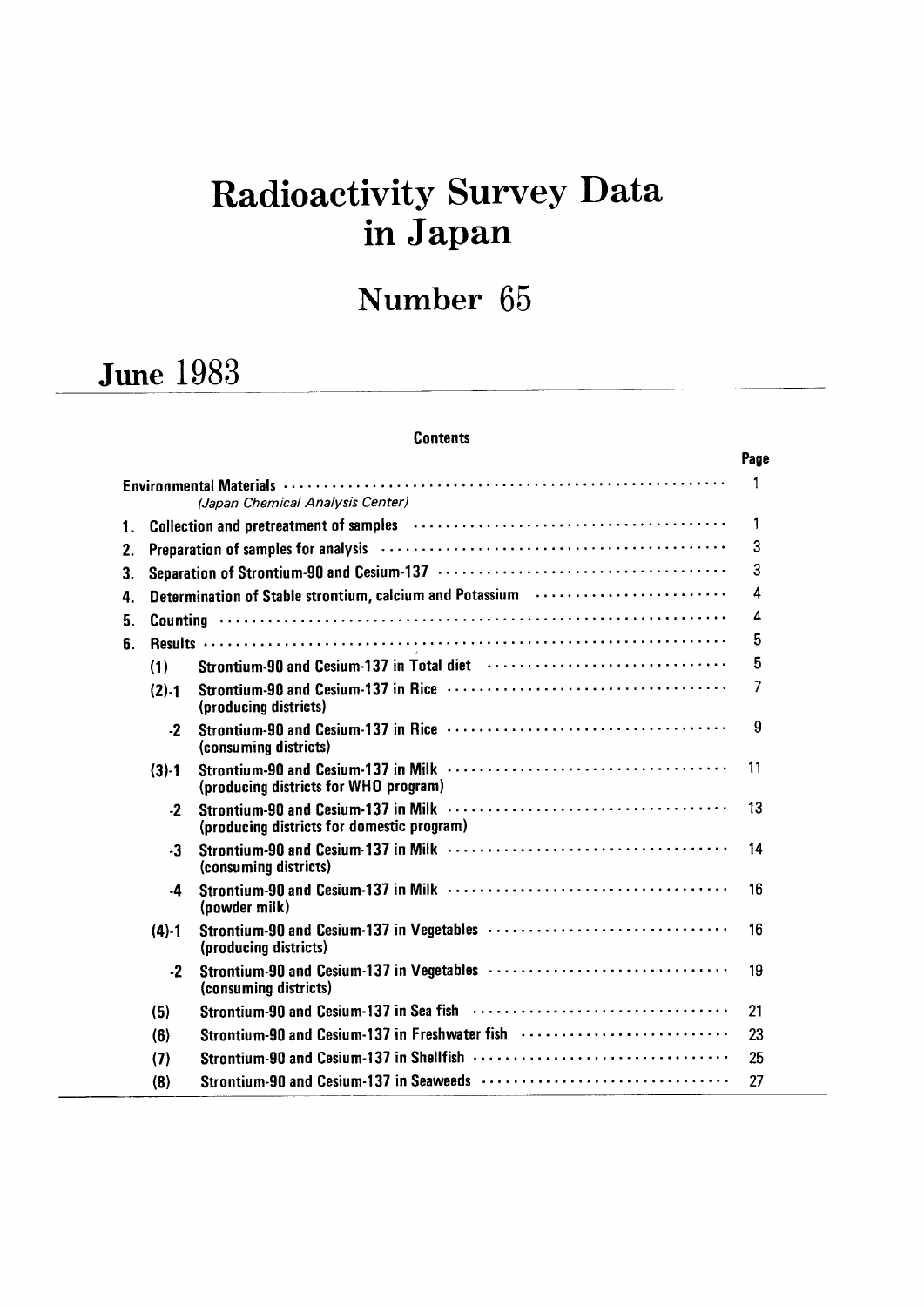#### **Environmental and Dietary Materials\***

(Japan Chemical Analysis Center)

- $1.$ **Collection and pretreatment of samples**
- Rain and dry fallout  $(1)$

Rain and dry fallout was collected monthly on a sampling tray, approximately 5000  $\text{cm}^2$  in area, which was filled with water to a depth of 1 cm at the beginning of every month.

The sample was filtered after strontium and cesium carriers were added. The tray was washed with  $5\ell$  of distilled water and the washing was combined to the filtrate. The sample was passed through a cation exchange column (500 m $\ell$  of Dowex 50W X8, 50  $\sim$ 100 mesh, Na form) at a rate of 80 ml/min.

#### Airborne dust  $(2)$

Airborne dust was collected by an electrostatic precipitator or a filter air sampler for every three months at a rate of more than 3000 m<sup>3</sup> per month. The sampling was done 1 to 1.5 meters above the ground.

 $(3)$ Service water and freshwater

Service water, 1000 each, was collected at an intake of the water-treatment plant and at the tap after water was left running for five minutes. Water, to which added carriers of strontium and cesium immediately after sampling, was vigorously stirred and filtered. The subsequent process was the same as that described in the section (1). Freshwater was treated in the same way as the service water.

#### $(4)$ Soil

Soil was collected from the location in the spacious and flat area without past disturbance on the surface caused by duststorms, inflow and outflow due to precipitation, and so on. Any places located under trees in a forest, in a stony area or inside of river banks were avoided. Soil was taken from two layers of different depths,  $0 \sim 5$  cm and  $5 \sim 20$  cm. In the course of air-drying, lumps were crushed by hand, and roots of plants and pebbles were removed. The soil was then passed through a 2 mm sieve to remove small gravels.

 $(5)$ Sea water

Sea water was collected at the fixed stations where the effect of terrestrial fresh water from rivers was expected to be negligibly small. A special consideration was also given to weather conditions. The sampling was carried out when there was no rainfall for the last few days. To prevent contamination, water samples were collected at the bow of a sampling boat just before she stood still by scooping surface water using a polyethylene bucket. Immediately after the collection, the samples were acidified to a pH lower than 3 by adding concentrated hydrochloric acid in a ratio of 1 m $\ell$  to 1  $\ell$  of sea water, and then stored in 20  $\ell$  polyethylene containers. The sampling equipments as well as containers were thoroughly rinsed with dilute hydrochloric acid and then with distilled water before use. Two hundred milliliters of sea water was also collected at the same stations for the determination of chlorinity.

Sea sediments  $(6)$ 

Sediment was collected in the same area as that for the sea water sample, taking the following criteria into account:

- The depth of water exceeds 1 m at low  $a$ . tide.
- No significant sedimental movement is b. observed in the vicinity of concern.
- Mud, silt and fine sand are preferable. c.

A conventional sediment sampling device was used for collecting the top few centimeters of surface sediment. Approximately 4 kg of the sample in wet weight was spread on a large porcelain dish and dried in an electric oven at 105 to 110 °C to a constant weight.

 $(7)$ **Total diet** 

A full one day ordinary diet including three meals, water, tea and other in-between snacks for five persons was collected as a sample of "total diet". The sample in a large stainless steel pan was carbonized carefully by direct application of gas flame, and was transferred to a porcelain dish and then ashed at 500°C in an electric muffle furnace.

 $(8)$ Rice

Polished rice was collected in producing districts at the harvest and in consuming areas when new crops were first put on sale. The sample was carbonized and ashed in a porcelain dish.

<sup>\*</sup> Samples were sent to the Center from 32 contracted prefectures.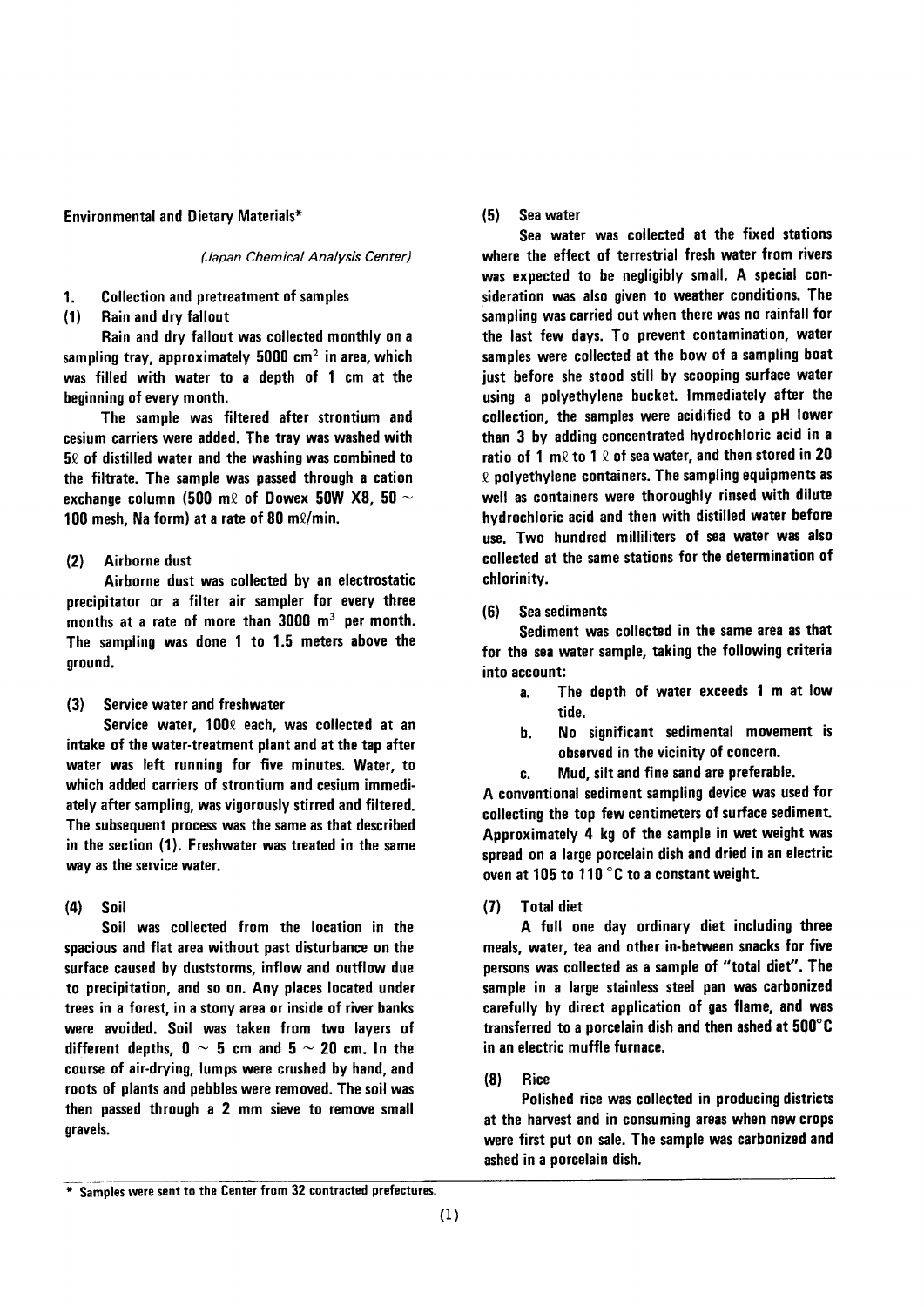#### (9) Milk

Raw milk was collected in producing districts and commercial milk was purchased in consuming districts. Milk in a stainless steel pan or a porcelain dish was evaporated to dryness followed by carbonization and ashing.

#### (10) Vegetables

Spinach and Japanese radish were selected as the representatives for leaf vegetables and for non-starch roots, respectively. After removing soil, the edible part of vegetable sample was dried and carbonized in a stainless steel pan or a porcelain dish.

#### $(11)$  Tea

Five hundred grams of manufactured green tea was collected, carbonized and ashed in a stainless steel pan or a porcelain dish.

#### (12) Fish, shellfish and seaweeds

a. Sea fish and freshwater fish

Fish was rinsed with water and blotted with a filter paper. Only the edible part was used in case of larger sized fish, and the whole part was used in case of smaller ones. Each sample was weighed and placed in a stainless steel pan or a porcelain dish. After carbonized, the sample was ashed in an electric muffle furnace.

#### b. Shellfish

Approximately 4 kg of shellfish including the shells was collected or purchased. After removing the shells, it was treated in the same way as that for the sea fish.

#### c. Seaweeds

Edible seaweeds were collected and rinsed with water to remove sand and other adhering matters on the surface. These were removed of excess water, weighed, dried and ashed.

Table 1 shows detailes of sample collection.

|               | Sample                                      | Frequency of sampling                      | Quantity of sample         |
|---------------|---------------------------------------------|--------------------------------------------|----------------------------|
|               | $=$ Environmental materials $=$             |                                            |                            |
|               | (1) Rain and dry fallout                    |                                            |                            |
| T.            | for domestic program                        | monthly                                    |                            |
| 2             | for WHO program                             | monthly                                    |                            |
|               | (2) Airborne dust                           | quarterly                                  | $>3000 \text{ m}^3$ /month |
| (3)           | Service water and freshwater                |                                            |                            |
| L             | Service water (sourse water)                | semiyearly (June and December)             | $100 \ell$                 |
| $\mathbf{2}$  | Service water (tap water)                   | semiyearly (June and December)             | $100 \ell$                 |
| 3             | Freshwater                                  | yearly (fishing season)                    | 100 <sub>8</sub>           |
|               | $(4)$ Soil                                  |                                            |                            |
|               | 1 0 $\sim$ 5 cm                             | yearly (June or July)                      | 4 ka                       |
| $2^{\circ}$   | $5 \sim 20$ cm                              | yearly (June or July)                      | 4 ka                       |
|               | (5) Sea water                               | yearly (July or August)                    | 40 l                       |
|               | (6) Sea sediments                           | vearly (July or August)                    | $4$ kg                     |
|               | $=$ Dietary materials $=$                   |                                            |                            |
|               | (7) Total diet                              | semiyearly (June, November or<br>December) | daily amount for 5 person  |
|               | $(8)$ Rice                                  |                                            |                            |
| 1             | producing districts                         | yearly (harvesting season)                 | 5 kg (polished rice)       |
| 2             | consuming districts                         | yearly (harvesting season)                 | 5 kg (polished rice)       |
| (9)           | Milk                                        |                                            |                            |
| 1             | producing districts for                     | quarterly (February, May, August and       | 3 Q                        |
|               | WHO program                                 | November)                                  |                            |
| $\mathcal{D}$ | producing districts for<br>domestic program | semiyearly (February and August)           | 3 2                        |

Table 1 Details of sample collection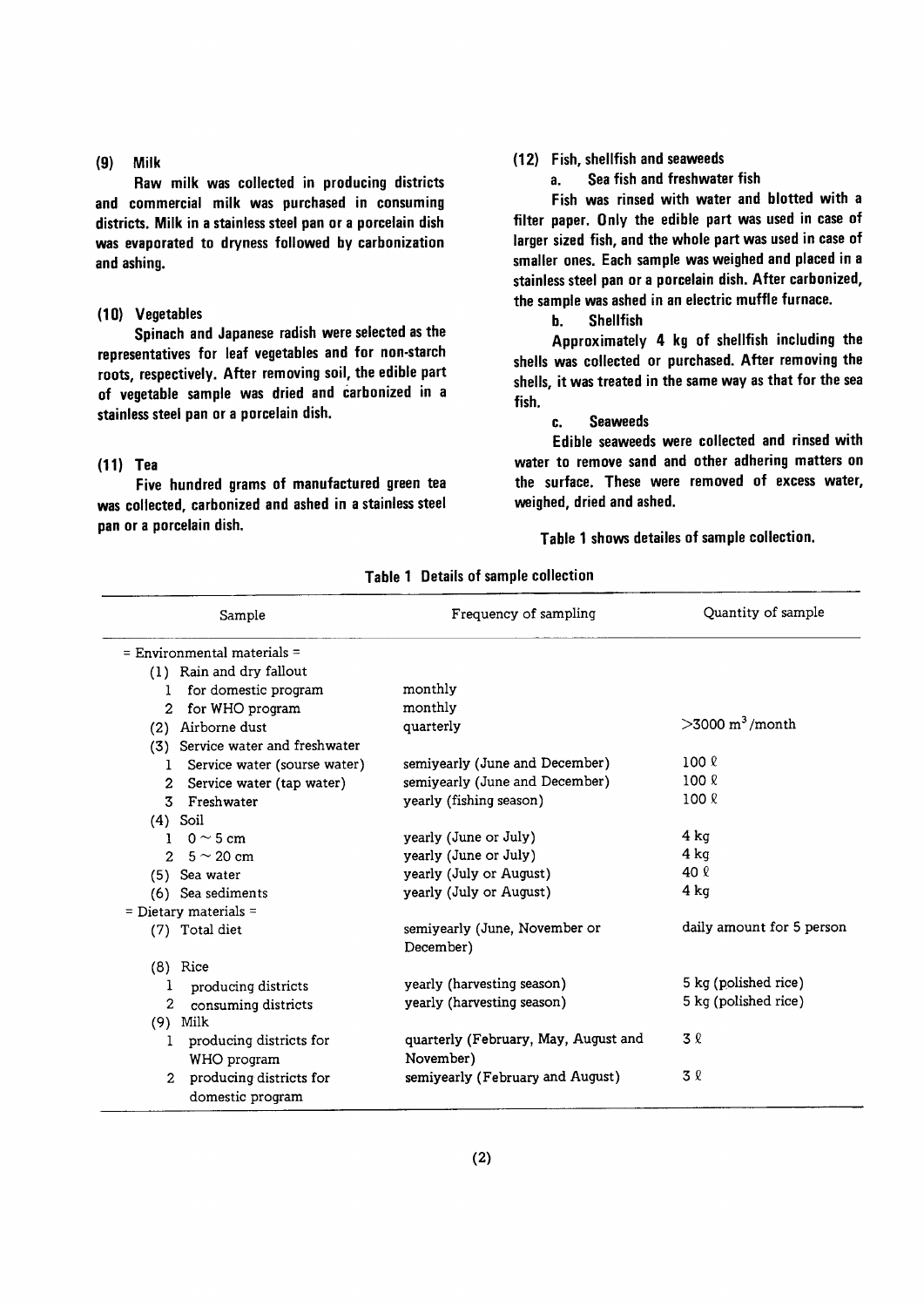|                  | Sample                                                                                     | Frequency of sampling                                                                                    | Quantity of sample                       |
|------------------|--------------------------------------------------------------------------------------------|----------------------------------------------------------------------------------------------------------|------------------------------------------|
| 3.               | consuming districts<br>powdered milk                                                       | semiyearly (February and August)<br>semiyearly (April and October)                                       | 3 R<br>$2 \sim 3$ kg                     |
| 2.<br>$(11)$ Tea | (10) Vegetables<br>producing districts<br>consuming districts                              | yearly (harvesting season)<br>yearly (harvesting season)<br>yearly (the first harvesting season)         | 4 ka<br>4 ka<br>500 g (manufactured tea) |
|                  | (12) Fish, shellfish, and seaweeds<br>Sea fish<br>Freshwater fish<br>Shellfish<br>Seaweeds | yearly (fishing season)<br>yearly (fishing season)<br>yearly (fishing season)<br>yearly (fishing season) | 4 ka<br>4 ka<br>4 ka<br>$2 \sim 3$ kg    |

- $2.$ Preparation of samples for analysis
- Rain, service water and freshwater  $(1)$

Strontium and cesium were eluted with hydrochloric acid from the cation exchange column. The residue of rain sample on the filter paper was ashed in an electric muffle furnace and the ash was dissolved in hydrochloric acid. The insoluble part was filtered and washed. The filtrate and the washings were combined to the previous eluate and used for radiochemical analysis.

#### Soil  $(2)$

Air-dried soil was passed through a 20 mesh sieve. The sieved sample was heated, in the presence of strontium and cesium carriers, together with sodium hydroxide. The sample was then heated with hydrochloric acid and the insoluble part was filtered and washed. The combined solution of the filtrate and washings was used for radiochemical analysis.

**Sea sediments**  $(3)$ 

After removal of pebbles, shells and other foreign matters, the sediment sample was dried in a hot-air oven and ground finely with a mortar. The sample was passed through a 20 mesh sieve. The further preparation of the sample was the same as that described in the section 2-(2).

#### $(4)$ **Rice**

The ashed sample was pulverlized with a porcelain mortar and passed through a 42 mesh sieve. The sieved sample to which both strontium and cesium carriers were added, was digested with hydrochloric acid by heating. After the sample was heated again with nitric acid to dryness, strontium and cesium were extracted with hydrochloric acid and water. The insoluble part was filtered and washed. The filtrate and washings were combined for subsequent radiochemical analysis.

Airborne dust, diet, milk, vegetable, fish and  $(5)$ shellfish, seaweeds, tea, and others

These ashed samples were treated with the same procedure as that described in the section 2-(4).

Separation of strontium-90 and cesium-137 3.

#### Strontium-90  $(1)$

Sample solutions, prepared as in the foregoing sections 2-(1) through 2-(5), were neutralized with sodium hydroxide. After sodium carbonate was added, the precipitate of strontium and calcium carbonates was separated. The supernatant solution was retained for cesium-137 determination. The carbonates were dissolved in hydrochloric acid and calcium and strontium were precipitated as oxalates. The precipitate was dissolved in nitric acid and strontium was separated from calcium by successive fuming nitric acid separations. Iron scavenge was made after addition of ferric iron carrier followed by barium chromate separation after addition of barium carrier to remove radium, its daughters and lead. Strontium was recovered as carbonate, and the precipitate was dried and weighed to determine strontium recovery. The strontium carbonate was dissolved in hydrochloric acid and the iron carrier was added. The solution was allowed to stand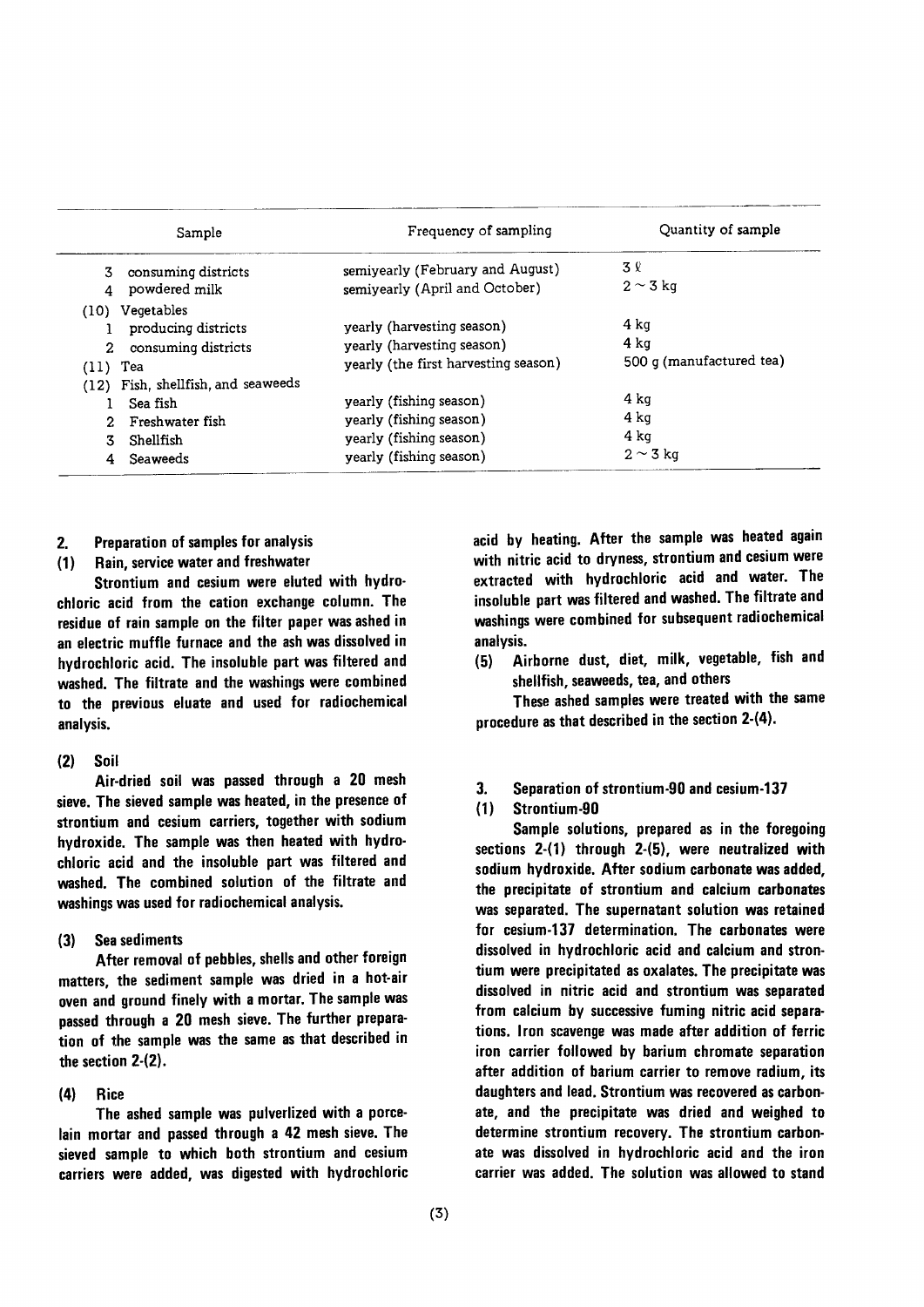for two weeks for strontium-90 and yttrium-90 to attain equilibrium. The yttrium-90 was coprecipitated with ferric hydroxide and the precipitate was filtered off, washed and counted.

#### $(2)$ Cesium-137

The supernatant separated from the strontium fraction in the solution was acidified with hydrochloric acid. While stirring the solution, cesium was adsorbed on ammonium molybdophosphate.

After filtered off and washed with dilute nitric acid, the precipitate was dissolved in 2.5N sodium hydroxide solution. Ammonia was removed completely from the solution by boiling. The solution was adjusted to pH 8.2 with hydrochloric acid and allowed to cool. Molybdenum hydroxide which came out in the solution, was filtered off and washed with water. In such circumstance that ontamination by rubidium-87 was not nealigible for the measurement of cesium-137, the following ion-exchange procedure was applied. A fixed amount of ferric chloride solution was added to the solution dissolved with 2.5N sodium hydroxide. Ammonia and molybdenum hydroxide were removed as described above. Ethylenediaminetetraaceticacid tetrasodium salt was added to the filtrate and washings. Cesium and rubidium were adsorbed on a cation exchange resin. Cesium was separated from rubidium by eluting with hydrochloric acid.

To this eluate or the filtrate and washings after removing molybdenum hydroxide, chloroplatinic acid solution was added to precipitate cesium. The precipitate was filtered onto a tared paper in a demountable filter and washed with water and then ethanol. After fixing the filter paper on a tared planchette and drying it, the chemical yield of cesium was determined by weighing the precipitate with the planchette. Radioactivity from cesium-137 was measured for this precipitate.

4. Determination of stable strontium, calcium and potassium

A weighed amount of soil or sea sediment was treated under heating with sodium hydroxide and then with hydrochloric acid for extraction. A weighed aliquot of ashed samples of total diet, vegetables, milk, fish, shellfish or seeweeds was digested using hydrochloric acid or nitric acid, hydrofluoric acid being used when necessary. The extract was made up to an appropriate volume with dilute hydrochloric acid. The sample solution was analyzed for calcium by titration with standard potassium permanganate solution after separating calcium as oxalate. Atomic absorption spectroscopy was applied when appropriate. Stable strontium and potassium were determined by atomic absorption and flame emission spectrometry, respectively.

#### 5. **Counting**

After the radiochemical separation, the mounted precipitates were counted for activity using low background beta counters normally for 60 min. Net sample counting rates were corrected for counter efficiency, recovery, self-absorption and decay to obtain the content of strontium-90 and cesium-137 radio activity per sample aliquot. From the results, concentrations of these nuclides in the original samples were calculated.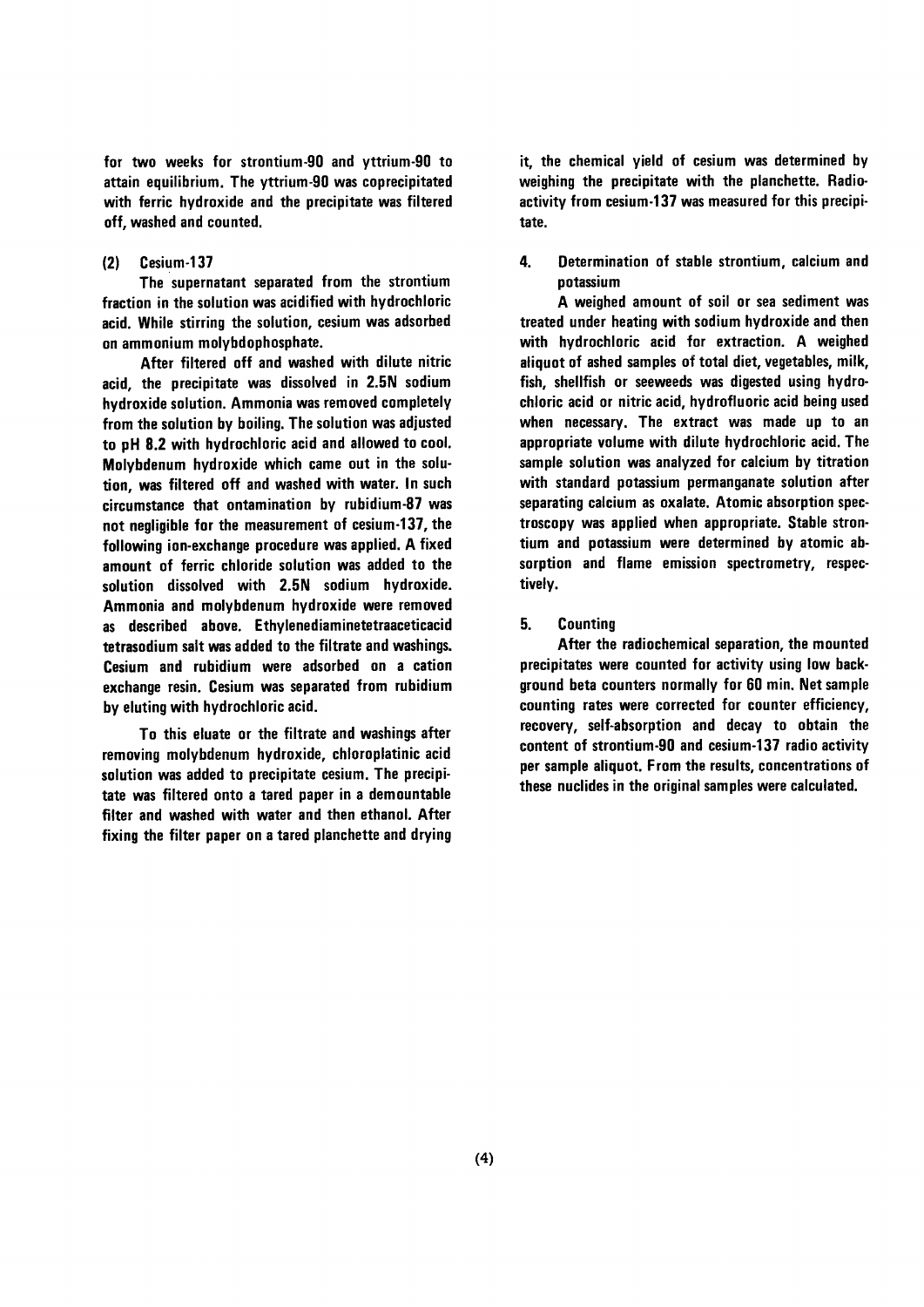#### 6. Results

#### (1) Strontium-90 and Cesium-137 in Total diet (from Nov. 1982 to Jun. 1983)

- continued from No. 63 of this publication -

|                           | Ash  | Ca   | K                                                                                                                                                                                                                                                                                                                                                                                                                       |                                 | $^{90}\rm{Sr}$   |                                 | 137Cs           |
|---------------------------|------|------|-------------------------------------------------------------------------------------------------------------------------------------------------------------------------------------------------------------------------------------------------------------------------------------------------------------------------------------------------------------------------------------------------------------------------|---------------------------------|------------------|---------------------------------|-----------------|
| Location                  |      |      | $(\mathsf{g}{\hspace{0.1em}\raisebox{0.1em}{\text{-}}\hspace{0.1em}}\mathsf{p}^{-1}{\hspace{0.1em}\raisebox{0.1em}{\text{-}}\hspace{0.1em}}\mathsf{d}^{-1})(\mathsf{m}\mathsf{g}{\hspace{0.1em}\raisebox{0.1em}{\text{-}}\hspace{0.1em}}\mathsf{p}^{-1}{\hspace{0.1em}\raisebox{0.1em}{\text{-}}\hspace{0.1em}}\mathsf{d}^{-1})\,(\mathsf{m}\mathsf{g}{\hspace{0.1em}\raisebox{0.1em}{\text{-}}\hspace{0.1em}}\mathsf{$ | $pCi \cdot p^{-1} \cdot d^{-1}$ | S.U.             | $pCi \cdot p^{-1} \cdot d^{-1}$ | C.U.            |
| November, 1982            |      |      |                                                                                                                                                                                                                                                                                                                                                                                                                         |                                 |                  |                                 |                 |
| Ojika-gun, MIYAGI         | 19.9 | 806  | 2860                                                                                                                                                                                                                                                                                                                                                                                                                    | $4.40 \pm 0.41$                 | $5.50 \pm 0.51$  | $3.00 \pm 0.35$                 | $1.00 \pm 0.12$ |
| Nishikanbara-gun, NIIGATA | 20.1 | 1260 | 2600                                                                                                                                                                                                                                                                                                                                                                                                                    | $4.30 \pm 0.44$                 | $3.40 \pm 0.35$  | $2.10 \pm 0.29$                 | $0.80 \pm 0.11$ |
| Neyagawa, OSAKA           | 15.0 | 583  | 2690                                                                                                                                                                                                                                                                                                                                                                                                                    | $2.80 \pm 0.30$                 | $4.80 \pm 0.52$  | $3.10 \pm 0.27$                 | $1.20 \pm 0.10$ |
| Matsue, SHIMANE           | 21.4 | 940  | 3090                                                                                                                                                                                                                                                                                                                                                                                                                    | $4.50 \pm 0.47$                 | $4.80 \pm 0.50$  | $4.80 \pm 0.39$                 | $1.60 \pm 0.13$ |
| Dazaifu, FUKUOKA          | 13.1 | 401  | 1780                                                                                                                                                                                                                                                                                                                                                                                                                    | $2.90 \pm 0.33$                 | $7.10 \pm 0.83$  | $3.10 \pm 0.27$                 | $1.70 \pm 0.15$ |
| Nagasaki, NAGASAKI        | 15.7 | 575  | 2230                                                                                                                                                                                                                                                                                                                                                                                                                    | $2.60 \pm 0.30$                 | $4.50 \pm 0.52$  | $1.70 \pm 0.24$                 | $0.80 \pm 0.11$ |
| December, 1982            |      |      |                                                                                                                                                                                                                                                                                                                                                                                                                         |                                 |                  |                                 |                 |
| Fukushima, FUKUSHIMA      | 20.3 | 789  | 2840                                                                                                                                                                                                                                                                                                                                                                                                                    | $6.00 \pm 0.46$                 | $7.50 \pm 0.58$  | $1.30 \pm 0.27$                 | $0.40 \pm 0.10$ |
| Shinjuku, TOKYO           | 12.6 | 408  | 1700                                                                                                                                                                                                                                                                                                                                                                                                                    | $3.10 \pm 0.29$                 | $7.60 \pm 0.72$  | $4.20 \pm 0.26$                 | $2.50 \pm 0.15$ |
| Kanazawa, ISHIKAWA        | 19.8 | 741  | 2660                                                                                                                                                                                                                                                                                                                                                                                                                    | $4.70 \pm 0.45$                 | $6.40 \pm 0.60$  | $3.30 \pm 0.34$                 | $1.20 \pm 0.13$ |
| Kyoto, KYOTO              | 15.7 | 909  | 2180                                                                                                                                                                                                                                                                                                                                                                                                                    | $2.10 \pm 0.27$                 | $2.30 \pm 0.30$  | $2.40 \pm 0.26$                 | $1.10 \pm 0.12$ |
| Wakayama, WAKAYAMA        | 10.4 | 527  | 1360                                                                                                                                                                                                                                                                                                                                                                                                                    | $1.40 \pm 0.20$                 | $2.70 \pm 0.38$  | $1.20 \pm 0.16$                 | $0.90 \pm 0.11$ |
| Hiroshima, HIROSHIMA      | 14.0 | 502  | 1550                                                                                                                                                                                                                                                                                                                                                                                                                    | $1.60 \pm 0.28$                 | $3.20 \pm 0.56$  | $1.40 \pm 0.19$                 | $0.90 \pm 0.12$ |
| Matsuyama, EHIME          | 15.3 | 905  | 1800                                                                                                                                                                                                                                                                                                                                                                                                                    | $1.50 \pm 0.27$                 | $1.60 \pm 0.30$  | $1.90 \pm 0.23$                 | $1.10 \pm 0.13$ |
| Shibushi, KAGOSHIMA       | 15.3 | 553  | 2330                                                                                                                                                                                                                                                                                                                                                                                                                    | $2.90 \pm 0.30$                 | $5.20 \pm 0.55$  | $2.80 \pm 0.26$                 | $1.20 \pm 0.11$ |
| January, 1983             |      |      |                                                                                                                                                                                                                                                                                                                                                                                                                         |                                 |                  |                                 |                 |
| Yamagata, YAMAGATA        | 16.7 | 489  | 2250                                                                                                                                                                                                                                                                                                                                                                                                                    | $4.60 \pm 0.38$                 | $9.50 \pm 0.78$  | $2.60 \pm 0.28$                 | $1.20 \pm 0.12$ |
| February, 1983            |      |      |                                                                                                                                                                                                                                                                                                                                                                                                                         |                                 |                  |                                 |                 |
| Yamaguchi, YAMAGUCHI      | 15.9 | 597  | 2010                                                                                                                                                                                                                                                                                                                                                                                                                    | $1.90 \pm 0.34$                 | $3.20 \pm 0.57$  | $2.70 \pm 0.29$                 | $1.40 \pm 0.14$ |
| Naha, OKINAWA             | 13.7 | 642  | 1670                                                                                                                                                                                                                                                                                                                                                                                                                    | $1.30 \pm 0.22$                 | $2.00 \pm 0.35$  | $1.20 \pm 0.21$                 | $0.70 \pm 0.12$ |
| June, 1983                |      |      |                                                                                                                                                                                                                                                                                                                                                                                                                         |                                 |                  |                                 |                 |
| Sapporo, HOKKAIDO         | 20.1 | 718  | 2530                                                                                                                                                                                                                                                                                                                                                                                                                    | $5.10 \pm 0.45$                 | $7.10 \pm 0.63$  | $4.50 \pm 0.38$                 | $1.80 \pm 0.15$ |
| Akita, AKITA              | 13.6 | 536  | 1670                                                                                                                                                                                                                                                                                                                                                                                                                    | $6.70 \pm 0.38$                 | $12.00 \pm 0.70$ | $4.30 \pm 0.28$                 | $2.60 \pm 0.17$ |
| Mito, IBARAGI             | 14.6 | 438  | 1890                                                                                                                                                                                                                                                                                                                                                                                                                    | $2.10 \pm 0.27$                 | $4.80 \pm 0.63$  | $1.80 \pm 0.23$                 | $1.00 \pm 0.12$ |
| Tokyo, TOKYO              | 11.7 | 335  | 1720                                                                                                                                                                                                                                                                                                                                                                                                                    | $1.60 \pm 0.21$                 | $4.60 \pm 0.63$  | $2.80 \pm 0.21$                 | $1.60 \pm 0.12$ |

## Table (1): Strontium-90 and Cesium-137 in Total diet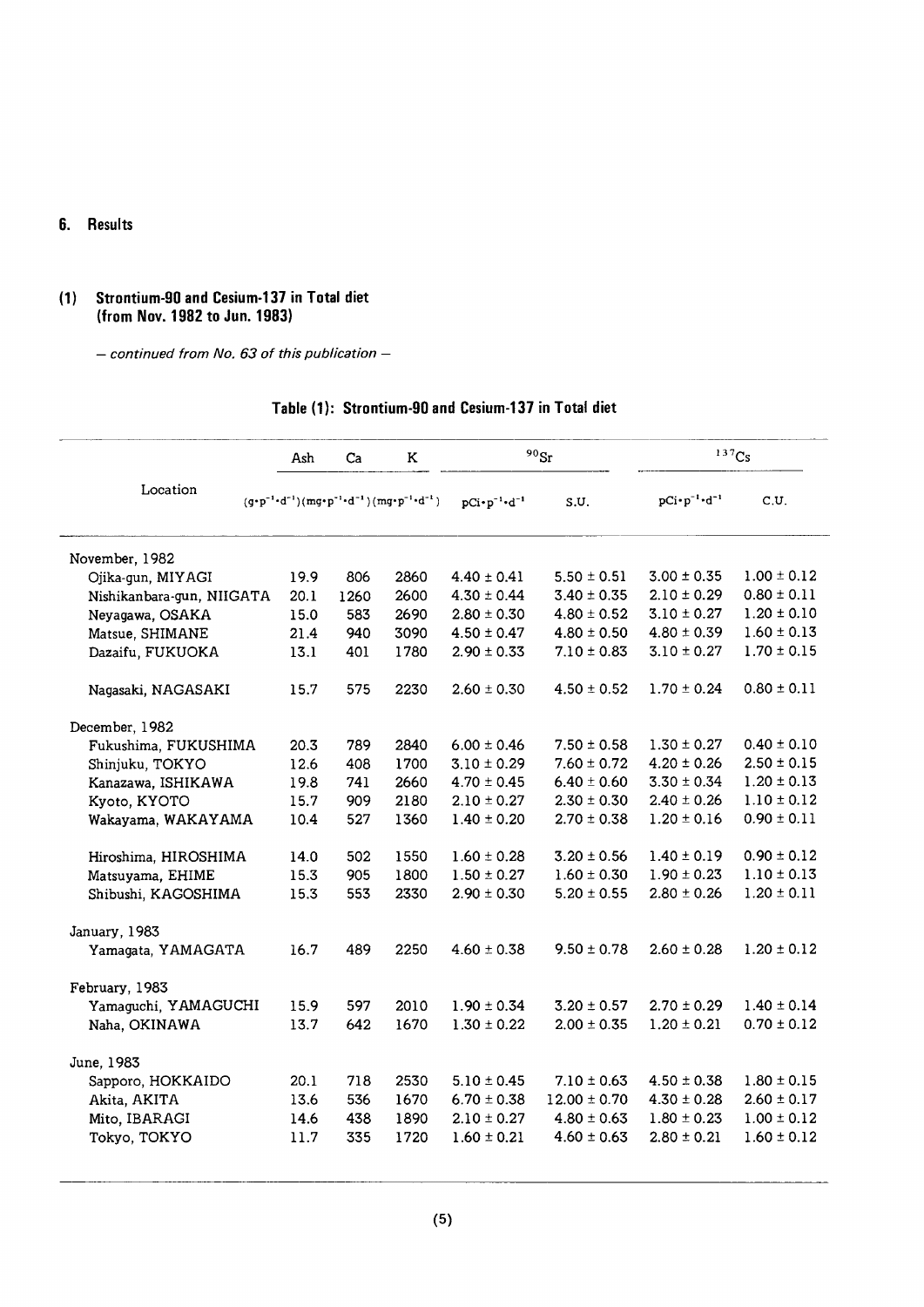|                           | Ash  | Ca  | K    | $90$ Sr                                                                                                                     |                 | $137$ Cs                        |                 |
|---------------------------|------|-----|------|-----------------------------------------------------------------------------------------------------------------------------|-----------------|---------------------------------|-----------------|
| Location                  |      |     |      | $(g \cdot p^{-1} \cdot d^{-1})(mg \cdot p^{-1} \cdot d^{-1})(mg \cdot p^{-1} \cdot d^{-1})$ $pCi \cdot p^{-1} \cdot d^{-1}$ | S.U.            | $pCi \cdot p^{-1} \cdot d^{-1}$ | C.U.            |
| Nishikanbara-gun, NIIGATA | 16.9 | 734 | 2270 | $2.20 \pm 0.29$                                                                                                             | $3.00 \pm 0.40$ | $1.20 \pm 0.21$                 | $0.50 \pm 0.09$ |
| Kanazawa, ISHIKAWA        | 22.7 | 819 | 2670 | $3.40 \pm 0.36$                                                                                                             | $4.10 \pm 0.44$ | $3.80 \pm 0.32$                 | $1.40 \pm 0.12$ |
| Fukui, FUKUI              | 13.6 | 545 | 1710 | $1.10 \pm 0.24$                                                                                                             | $1.90 \pm 0.45$ | $1.20 \pm 0.21$                 | $0.70 \pm 0.12$ |
| Nagano, NAGANO            | 16.7 | 436 | 1680 | $2.00 \pm 0.43$                                                                                                             | $4.50 \pm 0.98$ | $2.80 \pm 0.32$                 | $1.60 \pm 0.19$ |
| Nagoya, AICHI             | 13.9 | 336 | 1750 | $2.10 \pm 0.28$                                                                                                             | $6.20 \pm 0.82$ | $0.90 \pm 0.16$                 | $0.50 \pm 0.09$ |
| Kyoto, KYOTO              | 17.4 | 883 | 2320 | $3.30 \pm 0.38$                                                                                                             | $3.80 \pm 0.43$ | $2.10 \pm 0.31$                 | $0.90 \pm 0.13$ |
| Kobe, HYOGO               | 12.5 | 579 | 1820 | $2.20 \pm 0.24$                                                                                                             | $3.70 \pm 0.42$ | $1.60 \pm 0.20$                 | $0.90 \pm 0.11$ |
| Wakayama, WAKAYAMA        | 12.2 | 652 | 1130 | $0.80 \pm 0.19$                                                                                                             | $1.30 \pm 0.30$ | $1.30 \pm 0.16$                 | $1.10 \pm 0.14$ |
| Iwami-gun, TOTTORI        | 14.4 | 500 | 1480 | $2.40 \pm 0.37$                                                                                                             | $4.80 \pm 0.73$ | $1.80 \pm 0.25$                 | $1.20 \pm 0.17$ |
| Okayama, OKAYAMA          | 16.4 | 599 | 2130 | $3.50 \pm 0.35$                                                                                                             | $5.80 \pm 0.58$ | $1.40 \pm 0.24$                 | $0.70 \pm 0.11$ |
| Kochi, KOCHI              | 16.5 | 687 | 2490 | $3.20 \pm 0.36$                                                                                                             | $4.70 \pm 0.52$ | $3.20 \pm 0.27$                 | $1.30 \pm 0.11$ |

Figure (1) Sampling Locations of Total diet

| 1.  | Sapporo             |
|-----|---------------------|
|     | 2. Akita            |
|     | 3. Yamagata         |
| 4.  | Oiika-gun           |
| 5.  | Fukushima           |
|     | 6. Nishikanbara-gun |
| 7.  | Mito                |
| 8.  | Shinjuku            |
| 9.  | Tokyo               |
| 10. | Nagano              |
|     | 11. Kanazawa        |
|     | 12. Fukui           |
| 13. | Nagova              |

14. Kyoto 15. Neyagawa 16. Wakayama 17. iwami-gun 18. Matsue 19. Hiroshima 20.Yamaguchi 21. Matsuyama 22.Kochi 23.Dazaifu 24. Nagasaki 25. Shibushi 26. Naha

 $\overline{\mathcal{S}}$ 

 $\pmb{\mathcal{L}}$  $3^{60}$   $20^{10}$ 

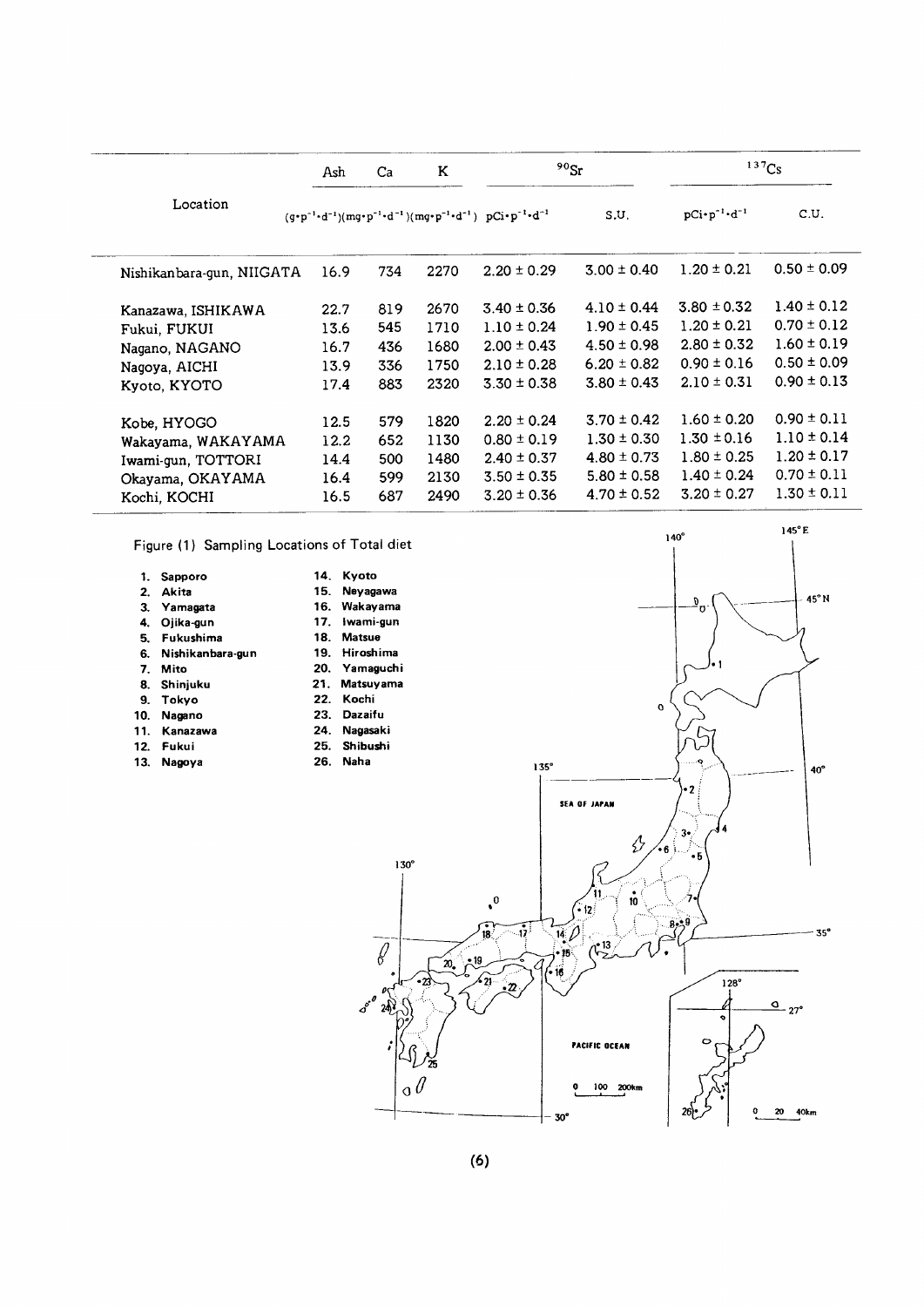## Strontium-90 and Cesium-137 in Rice (producing districts)<br>(from Nov. 1982 to Jan. 1983)  $(2)-1$

 $-$  continued from No. 63 of this publication  $-$ 

|                      |            | Component    |             |                 | $90$ Sr         |                 | 137Cs           |
|----------------------|------------|--------------|-------------|-----------------|-----------------|-----------------|-----------------|
| Location             | Ash<br>(%) | Ca<br>(g/kg) | Κ<br>(g/kg) | pCi/kg          | S.U.            | pCi/kg          | C.U.            |
| November, 1982       |            |              |             |                 |                 |                 |                 |
| Fukushima, FUKUSHIMA | 0.495      | 0.051        | 1.070       | $0.30 \pm 0.13$ | $6.00 \pm 2.60$ | $2.30 \pm 0.18$ | $2.10 \pm 0.17$ |
| December, 1982       |            |              |             |                 |                 |                 |                 |
| Akashi, HYOGO        | 0.440      | 0.069        | 0.956       | $0.10 \pm 0.11$ | $2.00 \pm 1.60$ | $0.10 \pm 0.10$ | $0.10 \pm 0.11$ |
| Chikushino, FUKUOKA  | 0.482      | 0.054        | 1.030       | $0.30 \pm 0.14$ | $6.00 \pm 2.50$ | $0.30 \pm 0.10$ | $0.30 \pm 0.10$ |
| January, 1983        |            |              |             |                 |                 |                 |                 |
| Hirosaki, AOMORI     | 0.387      | 0.049        | 0.938       | $0.30 \pm 0.11$ | $7.00 \pm 2.30$ | $0.50 \pm 0.11$ | $0.50 \pm 0.11$ |

## Table (2)-1: Strontium-90 and Cesium-137 in Rice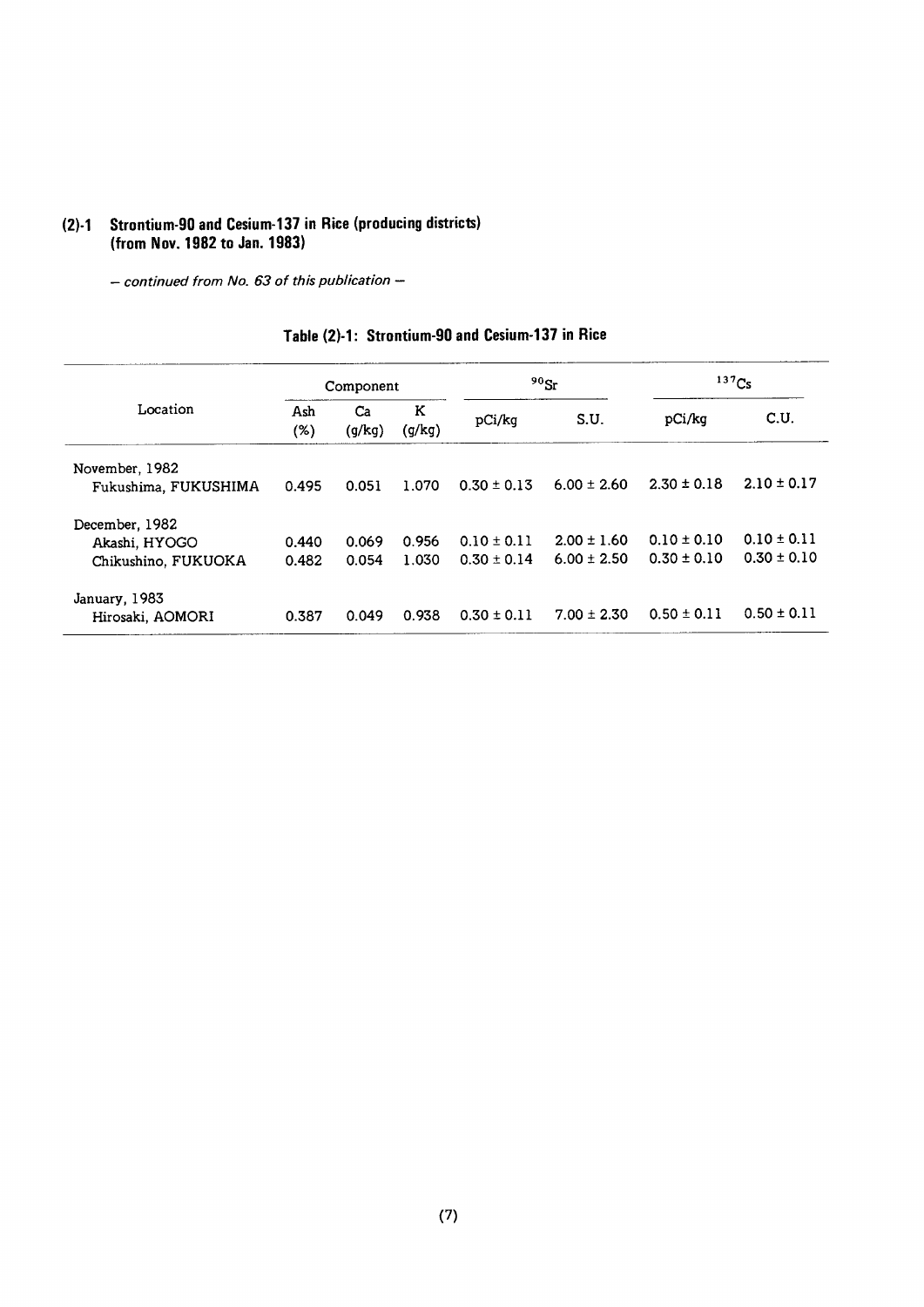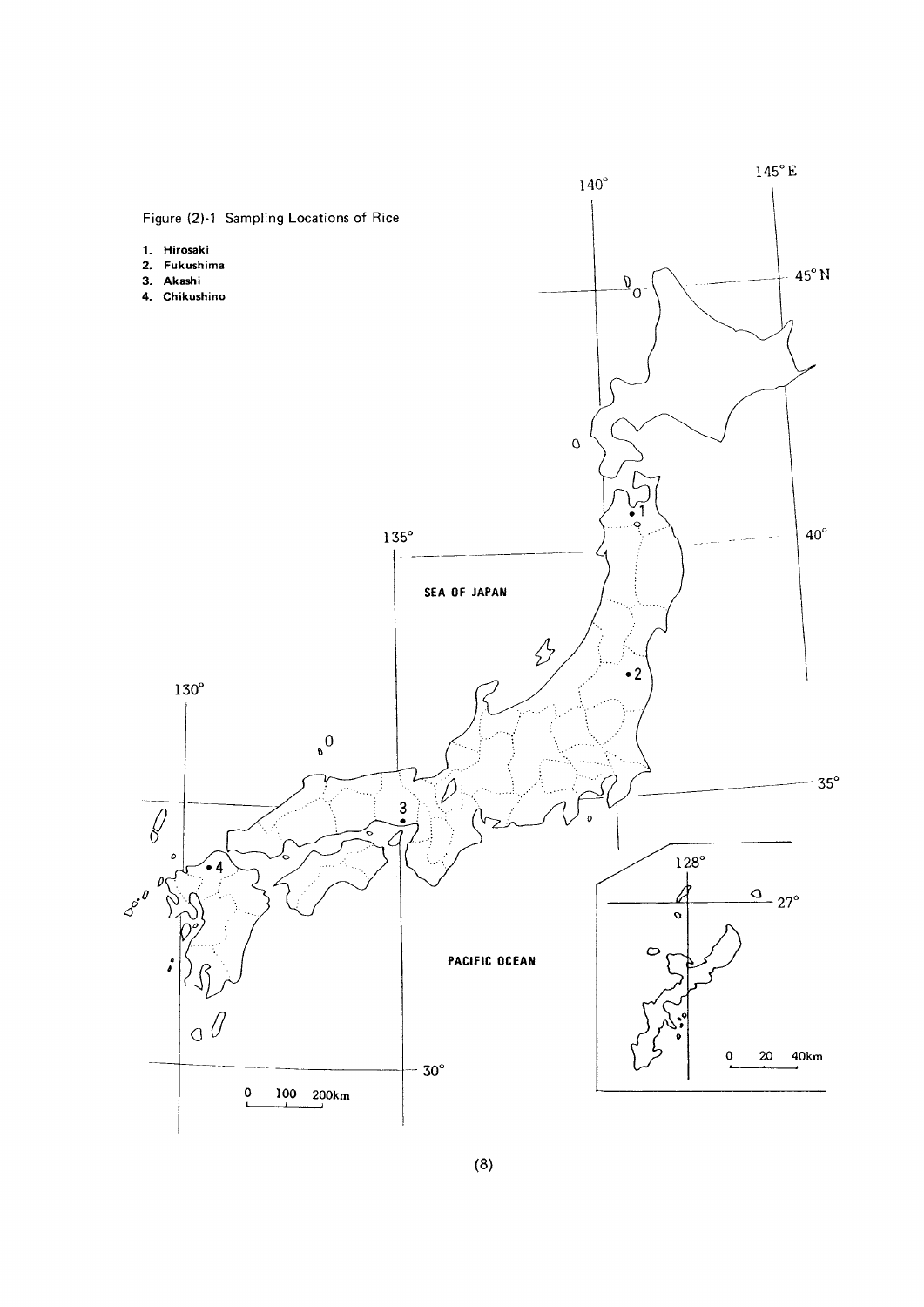#### (2)-2 Strontium-90 and Cesium-137 in Rice (consuming districts) (from Nov. 1982 to Jan. 1983)

- continued from No. 63 of this publication -

|                      |               | Component    |             |                 | $90$ Sr          |                 | 137Cs           |
|----------------------|---------------|--------------|-------------|-----------------|------------------|-----------------|-----------------|
| Location             | Ash<br>$(\%)$ | Ca<br>(g/kg) | К<br>(g/kg) | pCi/kg          | S.U.             | pCi/kg          | C.U.            |
| November, 1982       |               |              |             |                 |                  |                 |                 |
| Kyoto, KYOTO         | 0.562         | 0.066        | 1.290       | $0.20 \pm 0.15$ | $3.00 \pm 2.20$  | $1.40 \pm 0.18$ | $1.10 \pm 0.14$ |
| Wakayama, WAKAYAMA   | 0.400         | 0.047        | 0.937       | $0.40 \pm 0.12$ | $10.00 \pm 2.60$ | $2.40 \pm 0.16$ | $2.60 \pm 0.17$ |
| December, 1982       |               |              |             |                 |                  |                 |                 |
| Kobe, HYOGO          | 0.417         | 0.053        | 0.920       | $0.30 \pm 0.14$ | $6.00 \pm 2.50$  | $1.10 \pm 0.15$ | $1.20 \pm 0.16$ |
| Matsue, SHIMANE      | 0.458         | 0.045        | 1.170       | $0.40 \pm 0.14$ | $8.00 \pm 3.00$  | $2.30 \pm 0.18$ | $2.00 \pm 0.16$ |
| Hiroshima, HIROSHIMA | 0.368         | 0.050        | 0.803       | $0.20 \pm 0.11$ | $5.00 \pm 2.20$  | $1.90 \pm 0.14$ | $2.40 \pm 0.18$ |
| Kasuga, FUKUOKA      | 0.457         | 0.047        | 1.110       | $0.40 \pm 0.14$ | $9.00 \pm 3.10$  | $1.80 \pm 0.16$ | $1.60 \pm 0.15$ |
| Katsuren, OKINAWA    | 0.422         | 0.049        | 0.946       | $0.30 \pm 0.12$ | $6.00 \pm 2.50$  | $1.00 \pm 0.12$ | $1.10 \pm 0.13$ |
| January, 1983        |               |              |             |                 |                  |                 |                 |
| Nagasaki, NAGASAKI   | 0.425         | 0.045        | 0.979       | $0.40 \pm 0.13$ | $9.00 \pm 3.00$  | $1.30 \pm 0.13$ | $1.30 \pm 0.14$ |

#### Table (2)-2: Strontium-90 and Cesium-137 in Rice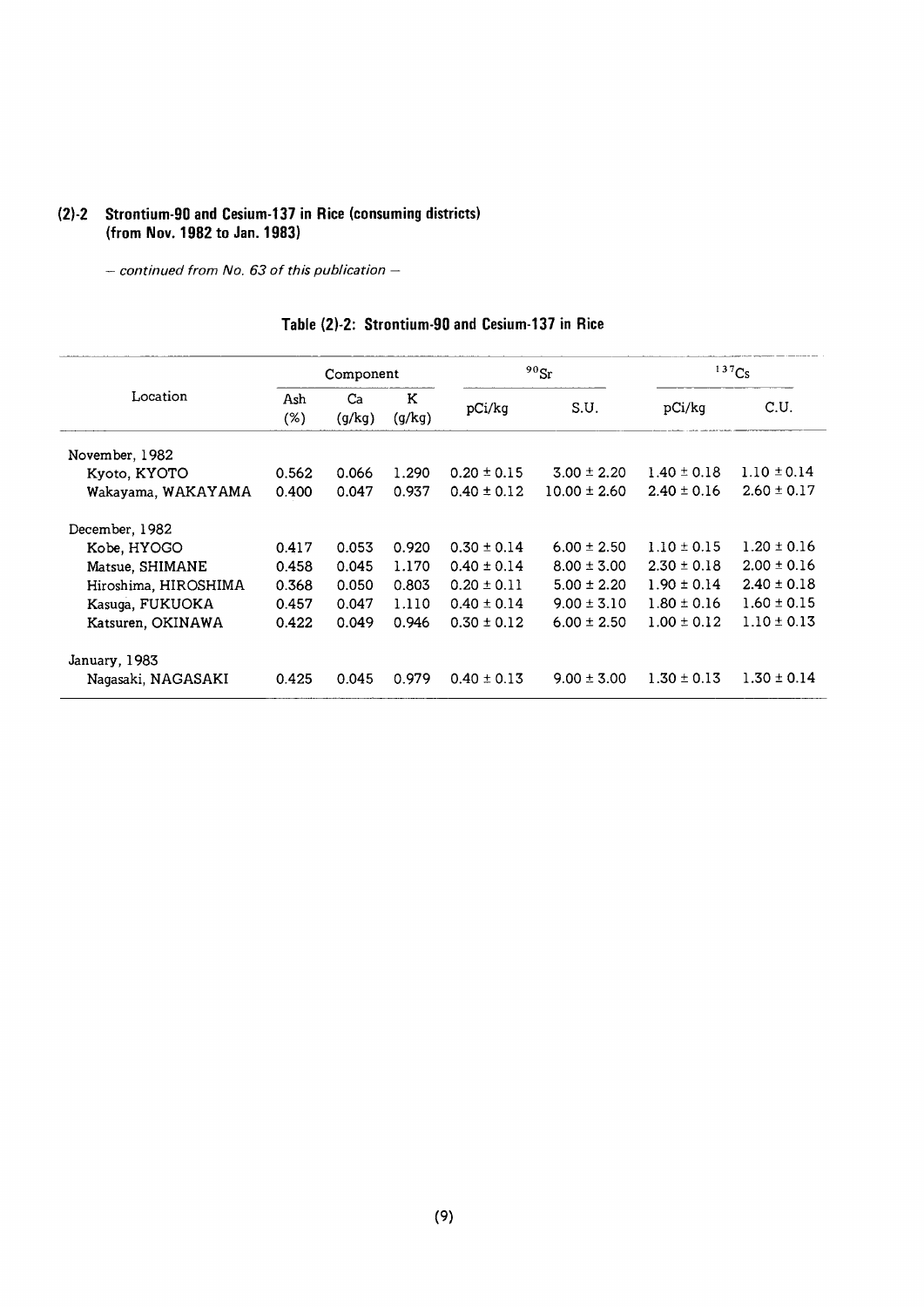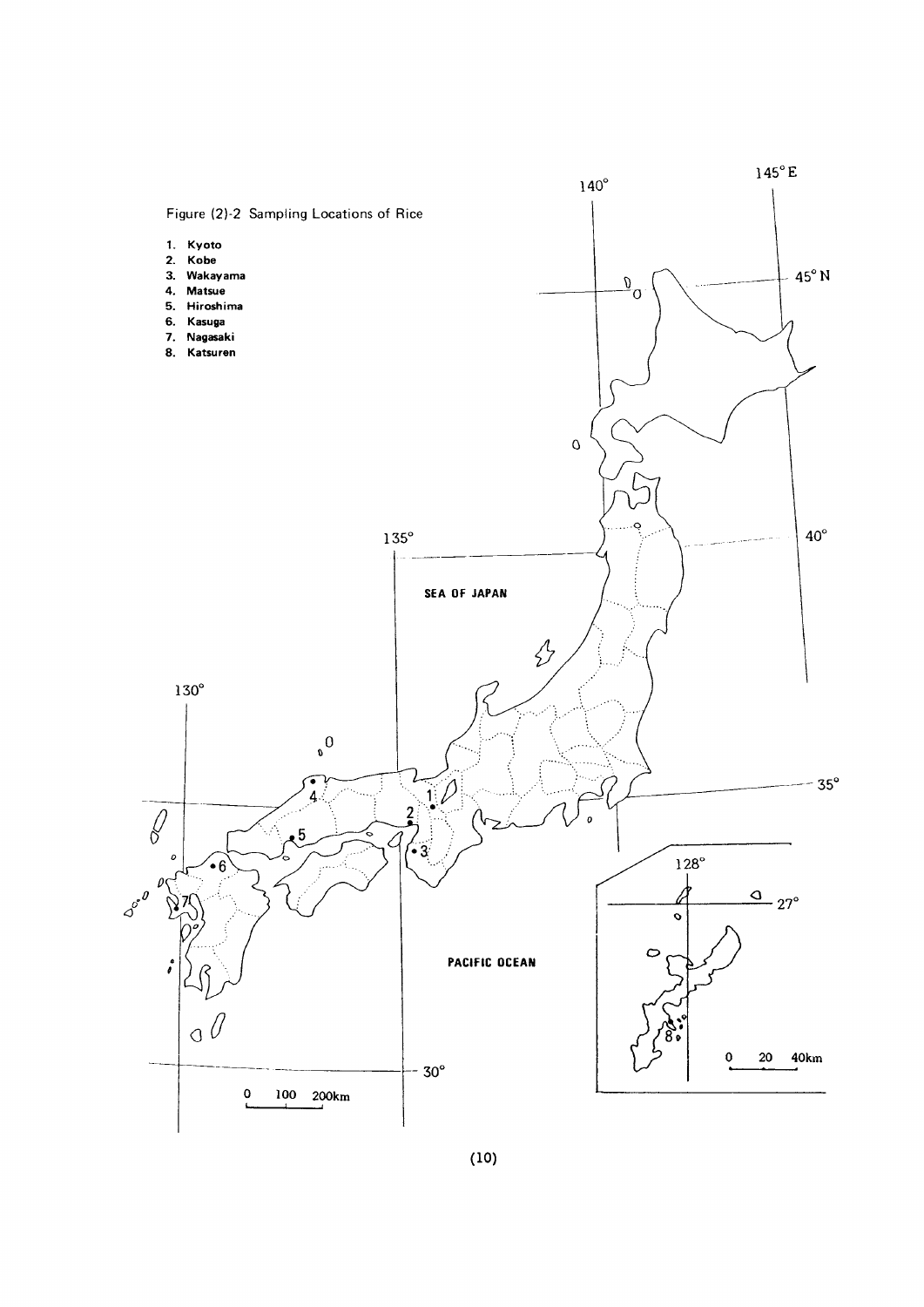### (3)-1 Strontium-90 and Cesium-137 in Milk (producing districts for WHO program) (from Dec. 1982 to Jun. 1983)

- continued from No. 63 of this publication -

#### Table (3)-1: Strontium-90 and Cesium-137 in Milk

|                           |                   | Component        |                 |                 | $^{90}\rm{Sr}$  |                  | 137Cs            |
|---------------------------|-------------------|------------------|-----------------|-----------------|-----------------|------------------|------------------|
| Location                  | Ash<br>$(g/\ell)$ | Ca<br>$(g/\ell)$ | Κ<br>$(g/\ell)$ | pCi/2           | S.U.            | $pCi/\ell$       | C.U.             |
| December, 1982            |                   |                  |                 |                 |                 |                  |                  |
| Yatsuka-gun, SHIMANE      | 7.610             | 1.310            | 1.550           | $2.00 \pm 0.27$ | $1.50 \pm 0.21$ | $2.50 \pm 0.25$  | $1.60 \pm 0.16$  |
| January, 1983             |                   |                  |                 |                 |                 |                  |                  |
| Toyono-gun, Osaka         | 7.070             | 1.080            | 1.540           | $0.80 \pm 0.21$ | $0.70 \pm 0.20$ | $1.30 \pm 0.19$  | $0.80 \pm 0.12$  |
| February, 1983            |                   |                  |                 |                 |                 |                  |                  |
| Sapporo, HOKKAIDO         | 7.320             | 1.230            | 1.560           | $1.60 \pm 0.25$ | $1.30 \pm 0.20$ | $5.20 \pm 0.31$  | $3.40 \pm 0.20$  |
| Hachij o-island, TOKYO    | 7.290             | 1.220            | 1.610           | $5.10 \pm 0.35$ | $4.20 \pm 0.29$ | $17.00 \pm 0.50$ | $11.00 \pm 0.30$ |
| Nishikanbara-gun, NIIGATA | 7.610             | 1.200            | 1.710           | $1.40 \pm 0.25$ | $1.20 \pm 0.21$ | $1.80 \pm 0.22$  | $1.00 \pm 0.13$  |
| Katsuyama, FUKUI          | 7.490             | 1.150            | 1.600           | $2.00 \pm 0.28$ | $1.70 \pm 0.24$ | $3.90 \pm 0.28$  | $2.40 \pm 0.18$  |
| Kochi, KOCHI              | 7.320             | 1.140            | 1.800           | $2.50 \pm 0.29$ | $2.20 \pm 0.25$ | $1.10 \pm 0.20$  | $0.60 \pm 0.11$  |
| Kasuya-gun, FUKUOKA       | 7.270             | 1.160            | 1.570           | $1.20 \pm 0.23$ | $1.00 \pm 0.20$ | $1.10 \pm 0.19$  | $0.70 \pm 0.12$  |
| March, 1983               |                   |                  |                 |                 |                 |                  |                  |
| Hiroshima, HIROSHIMA      | 6.440             | 0.955            | 1.480           | $0.90 \pm 0.21$ | $1.00 \pm 0.22$ | $0.80 \pm 0.16$  | $0.50 \pm 0.11$  |
| Aira-gun, KAGOSHIMA       | 7.180             | 1.120            | 1.610           | $1.10 \pm 0.24$ | $1.00 \pm 0.21$ | $2.60 \pm 0.24$  | $1.60 \pm 0.15$  |
| May, 1983                 |                   |                  |                 |                 |                 |                  |                  |
| Sapporo, HOKKAIDO         | 7.710             | 1.350            | 1.630           | $1.70 \pm 0.25$ | $1.30 \pm 0.19$ | $2.50 \pm 0.26$  | $1.50 \pm 0.16$  |
| Hachijo-Island, TOKYO     | 7.040             | 1.080            | 1.540           | $3.10 \pm 0.29$ | $2.90 \pm 0.27$ | $17.00 \pm 0.50$ | $11.00 \pm 0.30$ |
| Katsuyama, FUKUI          | 7.230             | 1.130            | 1.560           | $2.70 \pm 0.29$ | $2.30 \pm 0.26$ | $3.40 \pm 0.29$  | $2.20 \pm 0.19$  |
| Toyono-gun, OSAKA         | 7.450             | 1.170            | 1.570           | $1.60 \pm 0.25$ | $1.40 \pm 0.21$ | $1.20 \pm 0.21$  | $0.70 \pm 0.13$  |
| Kochi, KOCHI              | 7.030             | 1.060            | 1.600           | $3.50 \pm 0.32$ | $3.30 \pm 0.30$ | $1.50 \pm 0.20$  | $0.90 \pm 0.13$  |
| Kasuya-gun, FUKUOKA       | 7.380             | 1.280            | 1.640           | $0.80 \pm 0.24$ | $0.60 \pm 0.19$ | $5.40 \pm 0.32$  | $3.30 \pm 0.19$  |
| Aira-gun, KAGOSHIMA       | 7.020             | 1.130            | 1.520           | $1.20 \pm 0.26$ | $1.10 \pm 0.23$ | $1.80 \pm 0.24$  | $1.20 \pm 0.16$  |
| June, 1983                |                   |                  |                 |                 |                 |                  |                  |
| Nishikanbara-gun, NIIGATA | 7.620             | 1.230            | 1.620           | $1.70 \pm 0.27$ | $1.40 \pm 0.22$ | $4.40 \pm 0.34$  | $2.70 \pm 0.21$  |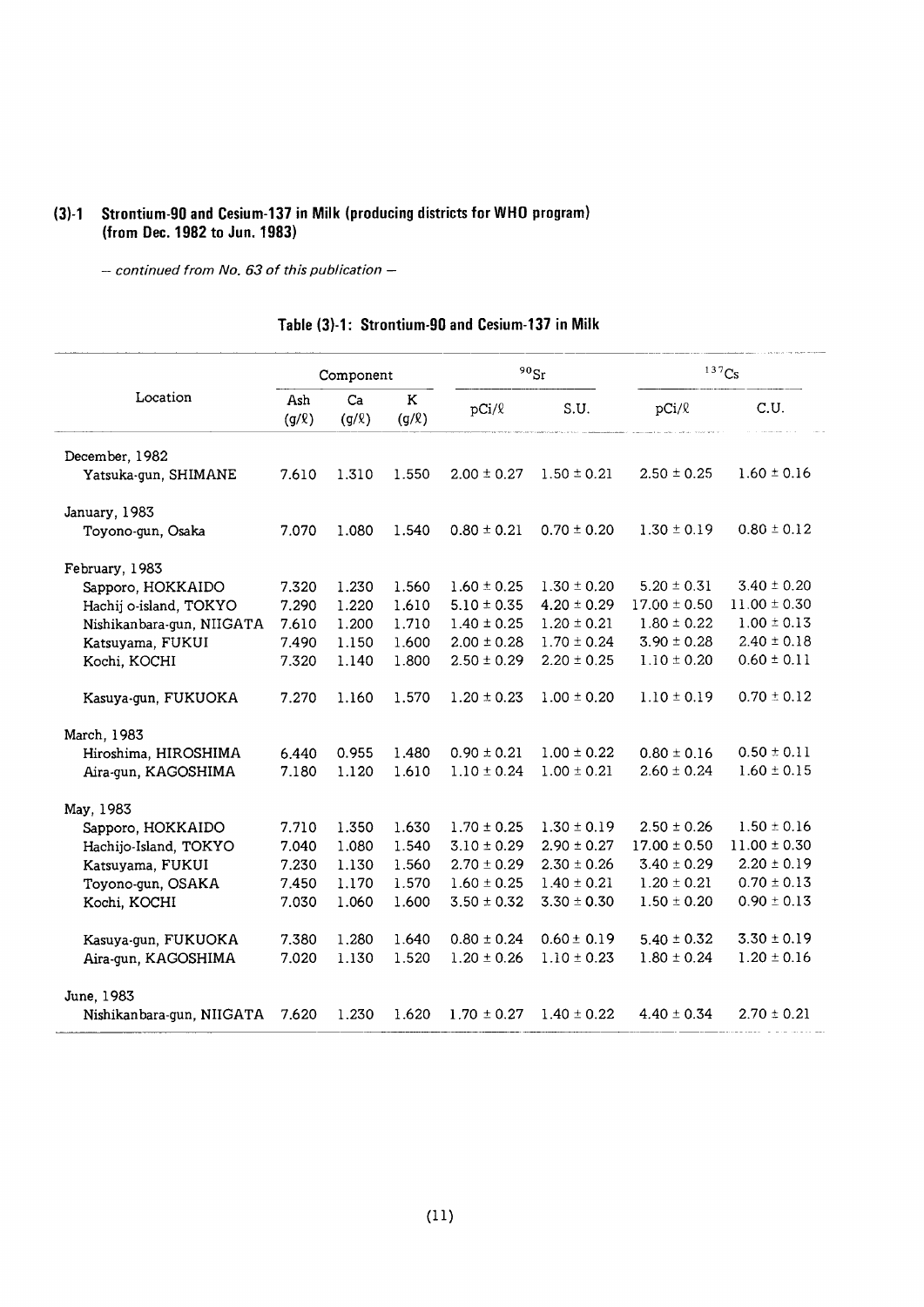

#### $(12)$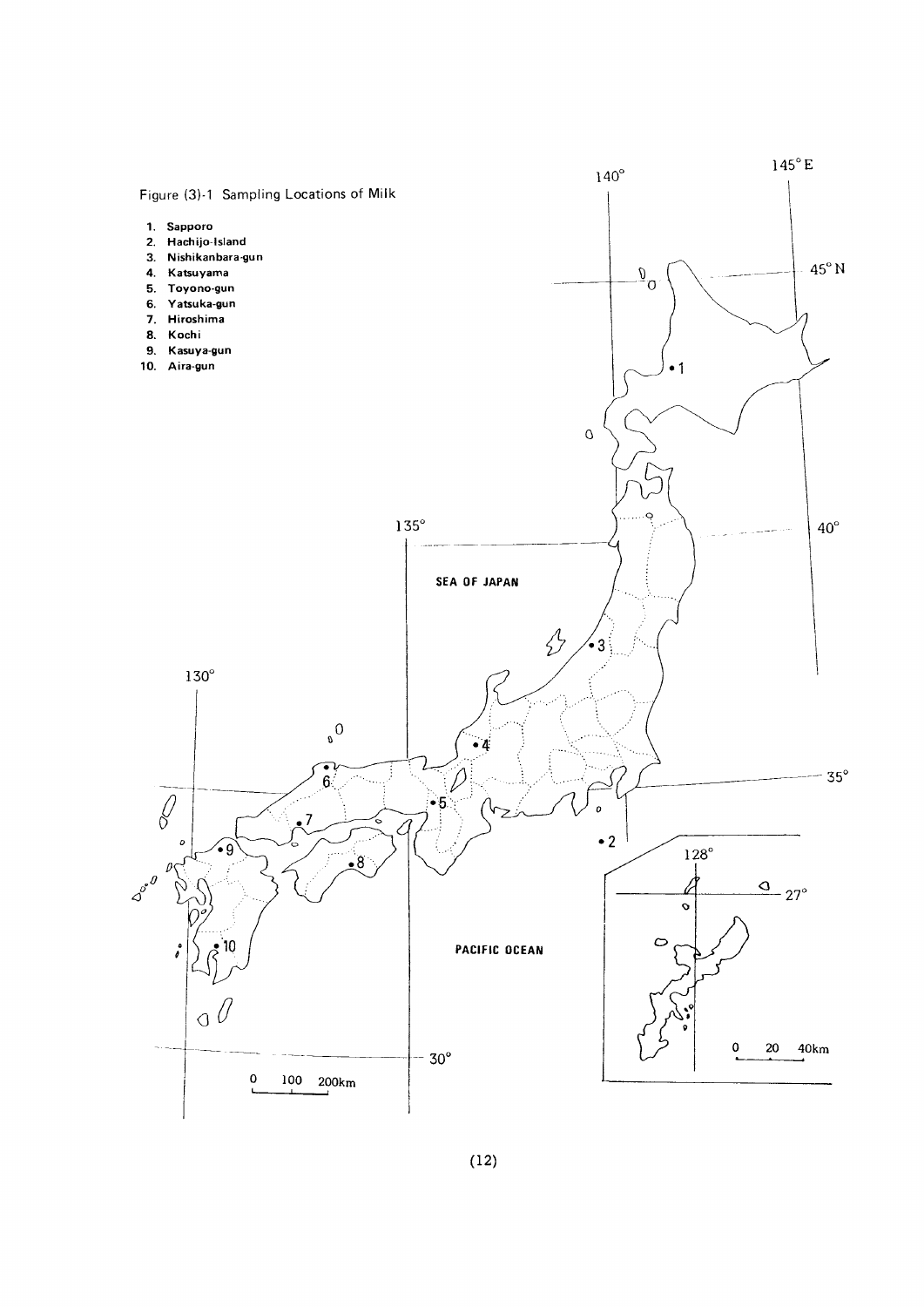#### (3)-2 Strontium-90 and Cesium-137 in Milk (producing districts for domestic progra (from Oct. 1982 to Feb. 19

- continued from No. 63 of this publication -

|                     |                   | Component        |                 |                 | $90$ Sr         |                 | 137Cs           |
|---------------------|-------------------|------------------|-----------------|-----------------|-----------------|-----------------|-----------------|
| Location            | Ash<br>$(g/\ell)$ | Ca<br>$(g/\ell)$ | K<br>$(g/\ell)$ | $pCi/\ell$      | S.U.            | $pCi$ / $\ell$  | C.U.            |
| October, 1982       |                   |                  |                 |                 |                 |                 |                 |
| Saga, SAGA          | 7.180             | 1.080            | 1.730           | $1.30 \pm 0.24$ | $1.20 \pm 0.23$ | $1.20 \pm 0.20$ | $0.70 \pm 0.11$ |
| February, 1983      |                   |                  |                 |                 |                 |                 |                 |
| Aomori, AOMORI      | 7.060             | 1.140            | 1.580           | $2.40 \pm 0.27$ | $2.10 \pm 0.24$ | $2.70 \pm 0.24$ | $1.70 \pm 0.15$ |
| Mito, IBARAGI       | 7.000             | 1.000            | 1.640           | $2.00 \pm 0.27$ | $2.00 \pm 0.26$ | $0.90 \pm 0.18$ | $0.50 \pm 0.11$ |
| Hakui-gun, ISHIKAWA | 7.280             | 1.190            | 1.600           | $1.30 \pm 0.25$ | $1.10 \pm 0.21$ | $2.20 \pm 0.22$ | $1.40 \pm 0.14$ |
| Mihara-gun, HYOGO   | 6.790             | 0.959            | 1.780           | $0.80 \pm 0.22$ | $0.80 \pm 0.23$ | $2.80 \pm 0.24$ | $1.60 \pm 0.13$ |
| Matsuyama, EHIME    | 7.530             | 1.230            | 1.740           | $0.60 \pm 0.22$ | $0.50 \pm 0.18$ | $0.50 \pm 0.17$ | $0.30 \pm 0.10$ |

## Table (3)-2: Strontium-90 and Cesium-137 in Milk

Figure (3)-2 Sampling Locations of Milk

- 1. Aomori
- 2. Mito
- 3. Hakui-gun
- 4. Mihara-gun
- 5.Matsuyama
- 6.Saga

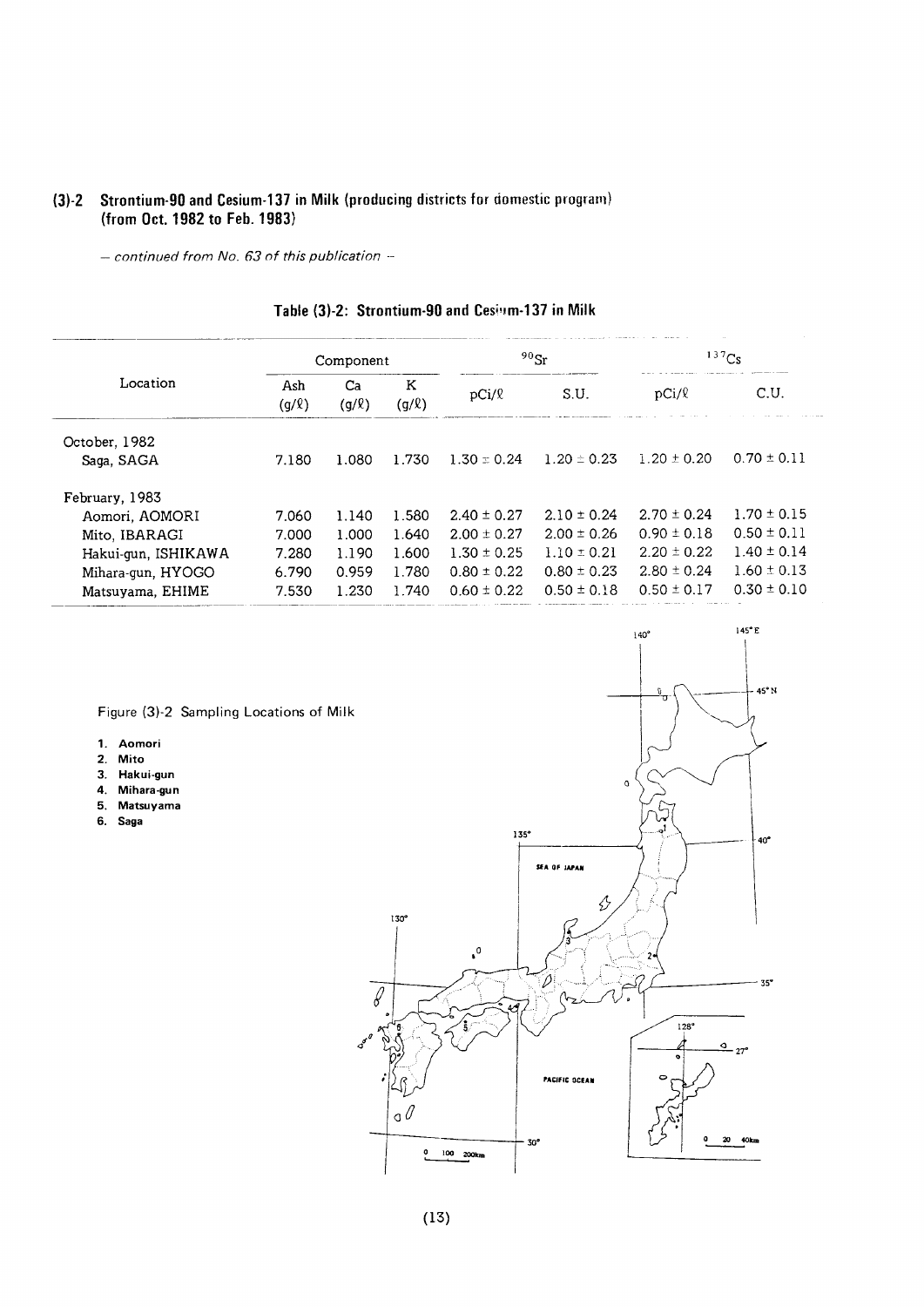#### (3)-3 Strontium-90 and Cesium-137 in Milk (consuming districts) (from May. 1982 to Mar. 1983)

- continued from No. 63 of this publication -

 $\overline{a}$ 

|                      |                   | Component        |                       |                 | $90$ <sub>Sr</sub> |                 | 137Cs           |
|----------------------|-------------------|------------------|-----------------------|-----------------|--------------------|-----------------|-----------------|
| Location             | Ash<br>$(g/\ell)$ | Ca<br>$(g/\ell)$ | $\rm K$<br>$(g/\ell)$ | $pCi/\ell$      | S.U.               | $pCi/\ell$      | C.U.            |
| May, 1982            |                   |                  |                       |                 |                    |                 |                 |
| Fukushima, FUKUSHIMA | 7.150             | 1.080            | 1.750                 | $1.00 \pm 0.25$ | $0.90 \pm 0.24$    | $2.20 \pm 0.23$ | $1.30 \pm 0.13$ |
| August, 1982         |                   |                  |                       |                 |                    |                 |                 |
| Akita, AKITA         | 7.190             | 1.040            | 1.580                 | $3.10 \pm 0.31$ | $2.90 \pm 0.29$    | $3.70 \pm 0.26$ | $2.30 \pm 0.17$ |
| Nagasaki, NAGASAKI   | 7.120             | 1.100            | 1.780                 | $1.00 \pm 0.26$ | $0.90 \pm 0.24$    | $1.50 \pm 0.19$ | $0.80 \pm 0.11$ |
| September, 1982      |                   |                  |                       |                 |                    |                 |                 |
| Sendai, MIYAGI       | 7.250             | 1.150            | 1.710                 | $1.30 \pm 0.25$ | $1.10 \pm 0.21$    | $2.60 \pm 0.24$ | $1.50 \pm 0.14$ |
| Matsue, SHIMANE      | 7.180             | 1.140            | 1.680                 | $1.60 \pm 0.25$ | $1.40 \pm 0.22$    | $2.40 \pm 0.22$ | $1.40 \pm 0.13$ |
| October, 1982        |                   |                  |                       |                 |                    |                 |                 |
| Yokohama, KANAGAWA   | 6.880             | 1.090            | 1.620                 | $1.00 \pm 0.22$ | $0.90 \pm 0.20$    | $2.50 \pm 0.22$ | $1.60 \pm 0.14$ |
| Kyoto, KYOTO         | 7.170             | 1.120            | 1.670                 | $1.20 \pm 0.25$ | $1.10 \pm 0.22$    | $1.50 \pm 0.19$ | $0.90 \pm 0.11$ |
| December, 1982       |                   |                  |                       |                 |                    |                 |                 |
| Matsue, SHIMANE      | 7.110             | 1.120            | 1.630                 | $1.40 \pm 0.24$ | $1.30 \pm 0.22$    | $5.30 \pm 0.30$ | $3.30 \pm 0.19$ |
| Katsuren, OKINAWA    | 7.120             | 1.100            | 1.750                 | $0.60 \pm 0.24$ | $0.50 \pm 0.21$    | $1.10 \pm 0.17$ | $0.60 \pm 0.09$ |
| January, 1983        |                   |                  |                       |                 |                    |                 |                 |
| Akita, AKITA         | 7.300             | 1.100            | 1.580                 | $3.00 \pm 0.31$ | $2.70 \pm 0.28$    | $1.40 \pm 0.18$ | $0.90 \pm 0.11$ |
| Fukushima, FUKUSHIMA | 7.310             | 1.160            | 1.710                 | $1.10 \pm 0.25$ | $0.90 \pm 0.22$    | $2.00 \pm 0.20$ | $1.10 \pm 0.12$ |
| Osaka, OSAKA         | 7.310             | 1.120            | 1.640                 | $0.70 \pm 0.22$ | $0.60 \pm 0.19$    | $1.10 \pm 0.16$ | $0.70 \pm 0.10$ |
| February, 1983       |                   |                  |                       |                 |                    |                 |                 |
| Sapporo, HOKKAIDO    | 7.380             | 1.170            | 1.580                 | $2.80 \pm 0.30$ | $2.40 \pm 0.25$    | $2.90 \pm 0.24$ | $1.80 \pm 0.15$ |
| Yamagata, YAMAGATA   | 7.420             | 1.100            | 1.620                 | $1.90 \pm 0.29$ | $1.70 \pm 0.26$    | $1.00 \pm 0.17$ | $0.60 \pm 0.11$ |
| Shinjuku, TOKYO      | 7.290             | 1.160            | 1.740                 | $0.80 \pm 0.23$ | $0.70 \pm 0.20$    | $1.80 \pm 0.20$ | $1.00 \pm 0.12$ |
| Yokohama, KANAGAWA   | 7.120             | 1.140            | 1.640                 | $0.90 \pm 0.22$ | $0.80 \pm 0.20$    | $1.70 \pm 0.20$ | $1.10 \pm 0.12$ |
| Niigata, NIIGATA     | 7.620             | 1.160            | 1.740                 | $1.10 \pm 0.24$ | $1.00 \pm 0.21$    | $2.10 \pm 0.23$ | $1.20 \pm 0.13$ |
| Fukui, FUKUI         | 6.910             | 1.140            | 1.600                 | $1.50 \pm 0.24$ | $1.40 \pm 0.21$    | $3.10 \pm 0.24$ | $2.00 \pm 0.15$ |
| Nagano, NAGANO       | 7.240             | 1.150            | 1.670                 | $1.00 \pm 0.23$ | $0.90 \pm 0.20$    | $1.70 \pm 0.20$ | $1.00 \pm 0.12$ |
| Shizuoka, SHIZUOKA   | 7.180             | 1.110            | 1.660                 | $1.10 \pm 0.23$ | $1.00 \pm 0.21$    | $1.40 \pm 0.21$ | $0.90 \pm 0.12$ |
| Nagoya, AICHI        | 7.210             | 1.080            | 1.650                 | $1.10 \pm 0.24$ | $1.00 \pm 0.22$    | $0.80 \pm 0.19$ | $0.50 \pm 0.11$ |
| Wakayama, WAKAYAMA   | 6.260             | 0.953            | 1.500                 | $1.20 \pm 0.21$ | $1.20 \pm 0.22$    | $1.00 \pm 0.17$ | $0.70 \pm 0.11$ |

#### Table (3)-3: Strontium-90 and Cesium-137 in Milk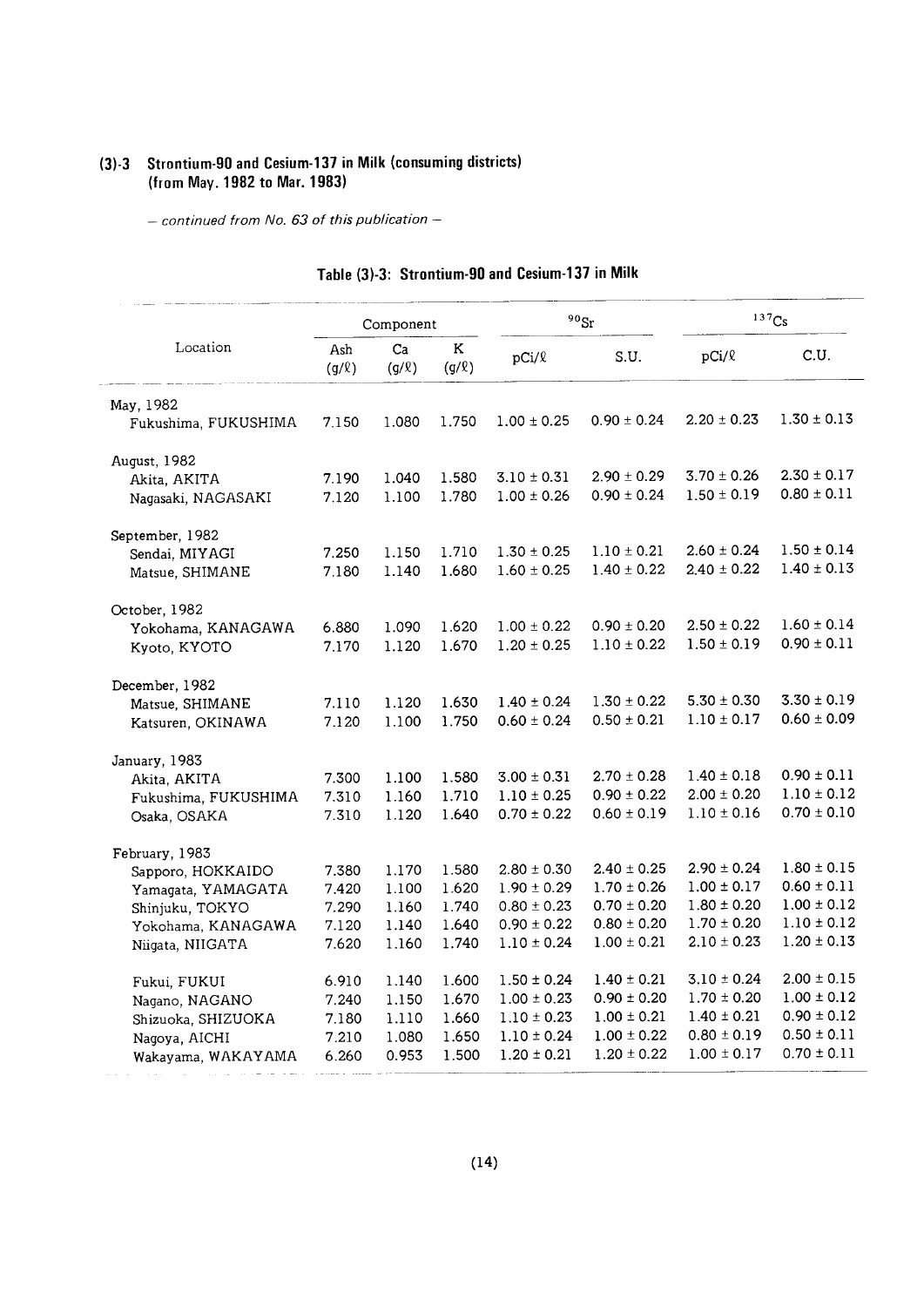|                      |                   | Component        |                 |                 | $90$ Sr         |                 | 137Cs           |
|----------------------|-------------------|------------------|-----------------|-----------------|-----------------|-----------------|-----------------|
| Location             | Ash<br>$(g/\ell)$ | Ca<br>$(g/\ell)$ | K<br>$(g/\ell)$ | $pCi/\ell$      | S.U.            | $pCi/\ell$      | C.U.            |
| Yonago, TOTTORI      | 7.130             | 1.180            | 1.650           | $1.80 \pm 0.26$ | $1.50 \pm 0.22$ | $2.60 \pm 0.24$ | $1.60 \pm 0.14$ |
| Okayama, OKAYAMA     | 7.190             | 1.150            | 1.680           | $1.10 \pm 0.23$ | $1.00 \pm 0.20$ | $1.20 \pm 0.18$ | $0.70 \pm 0.11$ |
| Matsuyama, EHIME     | 7.850             | 1.200            | 1.720           | $1.10 \pm 0.26$ | $0.90 \pm 0.22$ | $1.00 \pm 0.17$ | $0.60 \pm 0.10$ |
| Kochi, KOCHI         | 7.360             | 1.160            | 1.690           | $1.80 \pm 0.28$ | $1.60 \pm 0.24$ | $5.00 \pm 0.31$ | $3.00 \pm 0.18$ |
| Chikushino, FUKUOKA  | 7.180             | 1.090            | 1.710           | $1.30 \pm 0.25$ | $1.20 \pm 0.23$ | $1.20 \pm 0.17$ | $0.70 \pm 0.10$ |
| Nagasaki, NAGASAKI   | 6.560             | 1.010            | 1.660           | $0.50 \pm 0.21$ | $0.50 \pm 0.21$ | $2.30 \pm 0.21$ | $1.40 \pm 0.13$ |
| March, 1983          |                   |                  |                 |                 |                 |                 |                 |
| Hiroshima, HIROSHIMA | 6.780             | 1.050            | 1.600           | $1.10 \pm 0.21$ | $1.00 \pm 0.20$ | $2.00 \pm 0.21$ | $1.20 \pm 0.13$ |
| Yamaguchi, YAMAGUCHI | 6.840             | 1.070            | 1.630           | $0.70 \pm 0.21$ | $0.70 \pm 0.20$ | $1.30 \pm 0.19$ | $0.80 \pm 0.12$ |
| Kaqoshima, KAGOSHIMA | 7.070             | 1.140            | 1.650           | $1.10 \pm 0.23$ | $0.90 \pm 0.20$ | $3.70 \pm 0.27$ | $2.30 \pm 0.16$ |

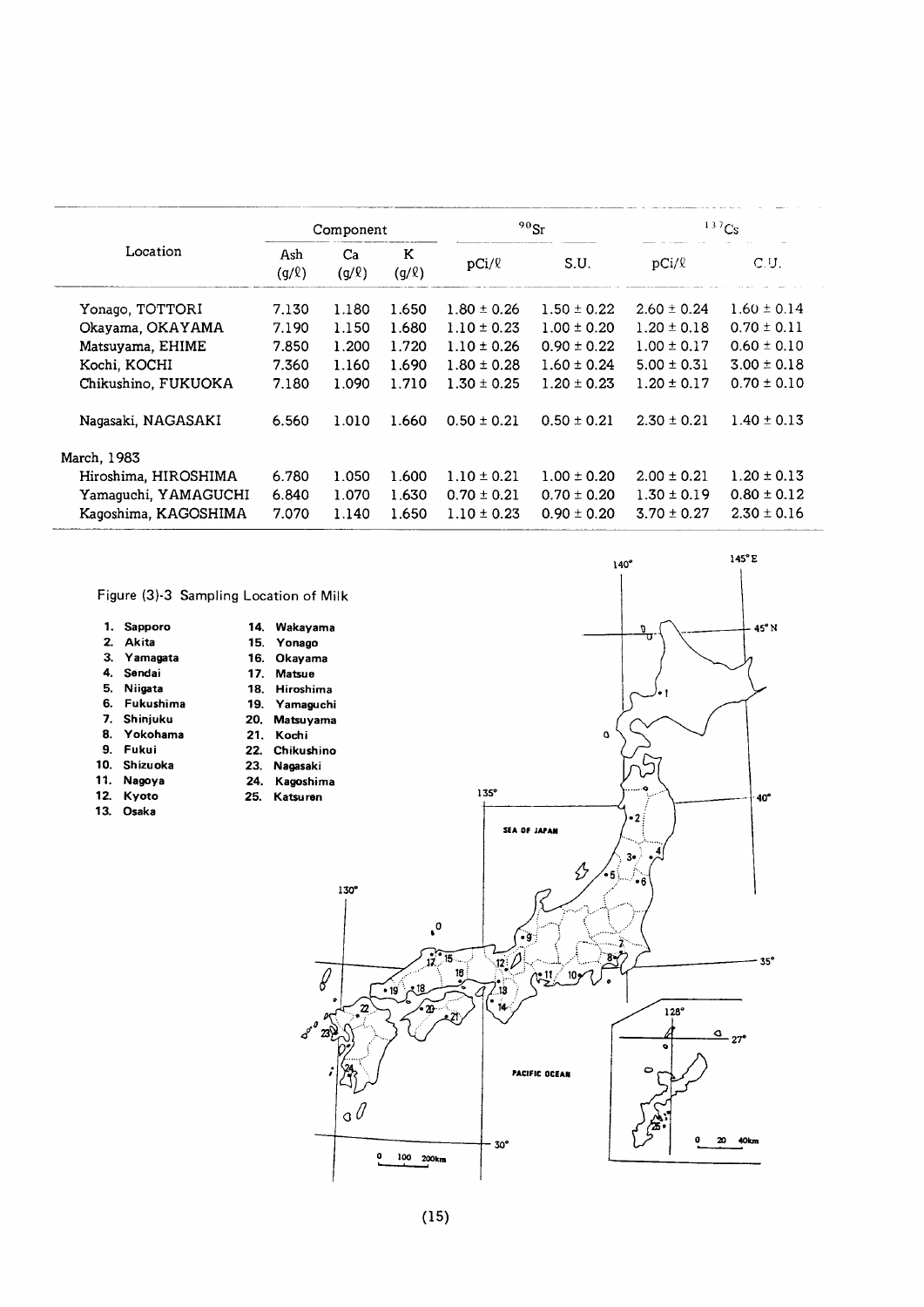#### (3)-4 Strontium-90 and Cesium-137 in Milk (powdered milk)

 $-$  continued from No. 63 of this publication  $-$ 

|             |         | Component |            | $^{90}$ Sr       |                 | 137Cs            |                 |  |
|-------------|---------|-----------|------------|------------------|-----------------|------------------|-----------------|--|
| Location    | Ash (%) | Ca(g/kg)  | $K$ (g/kg) | pCi/kg           | S.U.            | pCi/kg           | C.U.            |  |
| June, 1983  |         |           |            |                  |                 |                  |                 |  |
| Yukijirushi | 2.290   | 3.820     | 4.830      | $5.40 \pm 0.44$  | $1.40 \pm 0.12$ | $20.00 \pm 0.70$ | $4.20 \pm 0.14$ |  |
| Wakodo      | 2.500   | 3.300     | 6.530      | $2.90 \pm 0.37$  | $0.90 \pm 0.11$ | $8.20 \pm 0.47$  | $1.30 \pm 0.07$ |  |
| Meiji       | 2.540   | 3.890     | 5.610      | $6.20 \pm 0.50$  | $1.60 \pm 0.13$ | $35.00 \pm 0.90$ | $6.20 \pm 0.17$ |  |
| Morinaga    | 2.460   | 3.490     | 5.510      | $3.20 \pm 0.40$  | $0.90 \pm 0.11$ | $6.50 \pm 0.42$  | $1.20 \pm 0.08$ |  |
| $*$ Meiji   | 7.800   | 12.500    | 17.100     | $42.00 \pm 1.50$ | $3.30 \pm 0.12$ | $77.00 \pm 1.80$ | $4.50 \pm 0.11$ |  |
| *Morinaga   | 8.170   | 12.800    | 17.700     | $17.00 \pm 1.10$ | $1.30 \pm 0.08$ | $21.00 \pm 1.00$ | $1.20 \pm 0.05$ |  |

#### Table (3)-4: Strontium-90 and Cesium-137 in Milk

 $^\star$  Skim milk

#### (4)-1 Strontium-90 and Cesium-137 in Vegetables (producing districts) (from Nov. 1982 to Dec. 1982)

 $-$  continued from No. 63 of this publication  $-$ 

#### Table (4)-1: Strontium-90 and Cesium-137 in Vegetables

|                                      | Component |       |                             | $90$ <sub>Sr</sub> |                  | $137$ Cs        |                 |
|--------------------------------------|-----------|-------|-----------------------------|--------------------|------------------|-----------------|-----------------|
| Location                             |           |       | Ash $(\%)$ Ca(g/kg) K(g/kg) | pCi/kg             | S.U.             | pCi/kq          | C.U.            |
| (Japanese radish)<br>November, 1982  |           |       |                             |                    |                  |                 |                 |
| Fukushima. FUKUSHIMA                 | 0.652     | 0.306 | 2.840                       | $4.70 \pm 0.36$    | $15.00 \pm 1.20$ | $0.40 \pm 0.14$ | $0.10 \pm 0.05$ |
| December, 1982<br>Wakayama, WAKAYAMA | 0.463     | 0.214 | 1.880                       | $2.40 \pm 0.40$    | $11.00 \pm 1.90$ | $0.30 \pm 0.17$ | $0.10 \pm 0.09$ |
| January, 1983                        |           |       |                             |                    |                  |                 |                 |
| Hiroshima, HIROSHIMA                 | 0.445     | 0.191 | 2.080                       | $0.60 \pm 0.32$    | $3.00 \pm 1.70$  | $0.00 \pm 0.15$ | $0.00 \pm 0.07$ |
| Takaoka, KOCHI                       | 0.531     | 0.211 | 2.460                       | $14.00 \pm 0.70$   | $68.00 \pm 3.40$ | $0.70 \pm 0.20$ | $0.30 \pm 0.08$ |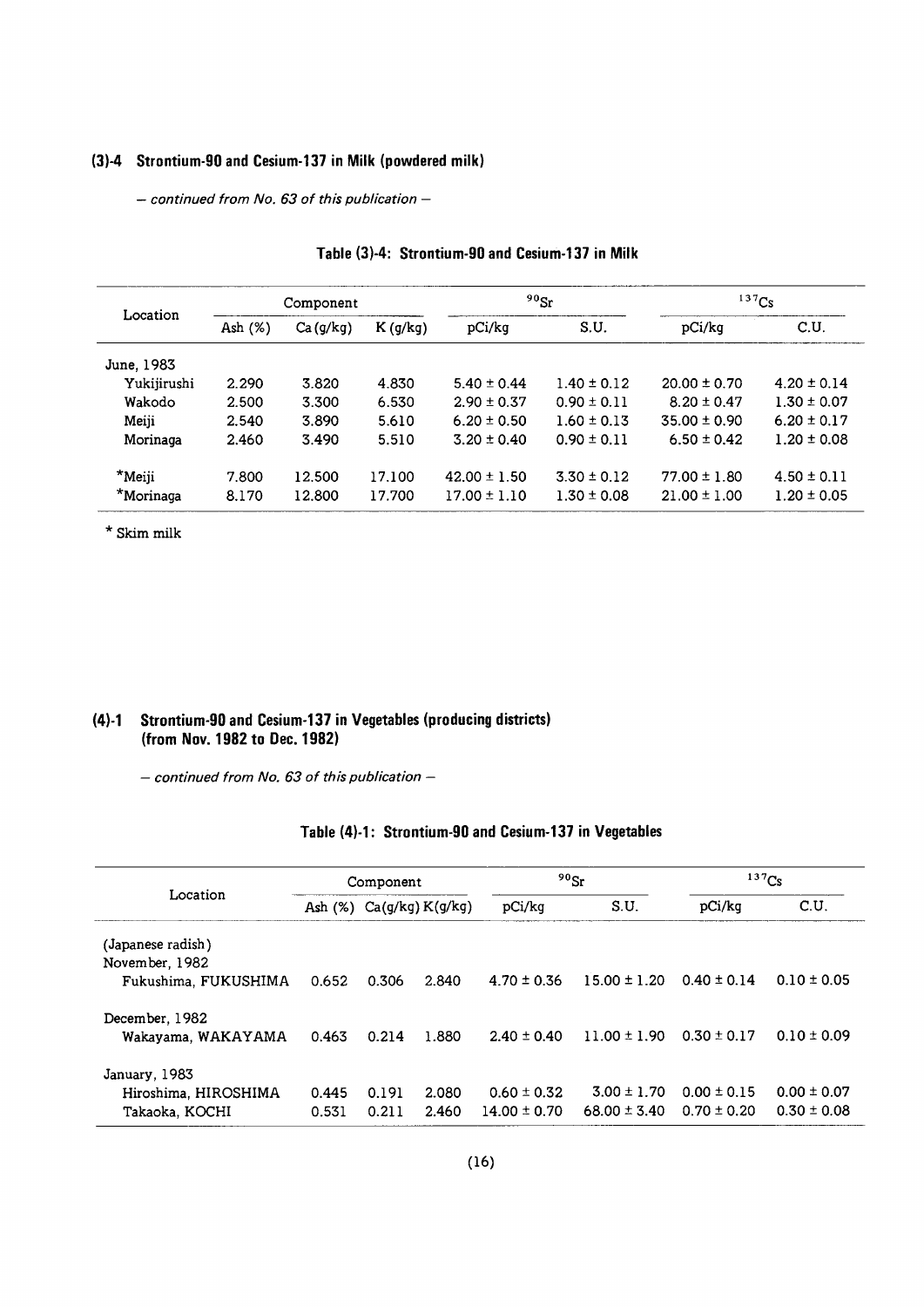|                      |       | Component                         |       |                  | $90$ Sr          | 137Cs           |                 |
|----------------------|-------|-----------------------------------|-------|------------------|------------------|-----------------|-----------------|
| Location             |       | Ash $(\%)$ Ca $(g/kg)$ K $(g/kg)$ |       | pCi/kg           | S.U.             | pCi/kq          | C.U.            |
| February, 1983       |       |                                   |       |                  |                  |                 |                 |
| Otsu, YAMAGUCHI      | 0.628 | 0.487                             | 2.480 | $12.00 \pm 0.50$ | $25.00 \pm 1.00$ | $0.00 \pm 0.14$ | $0.00 \pm 0.06$ |
| (Spinach)            |       |                                   |       |                  |                  |                 |                 |
| November, 1982       |       |                                   |       |                  |                  |                 |                 |
| Fukushima, FUKUSHIMA | 1.520 | 0.746                             | 6.390 | $6.60 \pm 0.46$  | $8.90 \pm 0.61$  | $0.80 \pm 0.20$ | $0.10 \pm 0.03$ |
| December, 1982       |       |                                   |       |                  |                  |                 |                 |
| Matsuyama, EHIME     | 1.590 | 1.000                             | 4.760 | $3.70 \pm 0.45$  | $3.70 \pm 0.45$  | $2.10 \pm 0.27$ | $0.40 \pm 0.06$ |
| January, 1983        |       |                                   |       |                  |                  |                 |                 |
| Hiroshima, HIROSHIMA | 1.640 | 0.721                             | 4.830 | $0.90 \pm 0.40$  | $1.30 \pm 0.55$  | $1.50 \pm 0.27$ | $0.30 \pm 0.05$ |
| Takaoka, KOCHI       | 1.660 | 1.140                             | 7.050 | $19.00 \pm 0.70$ | $17.00 \pm 0.60$ | $1.80 \pm 0.24$ | $0.30 \pm 0.03$ |
| February, 1983       |       |                                   |       |                  |                  |                 |                 |
| Otsu, YAMAGUCHI      | 1.650 | 1.170                             | 6.510 | $11.00 \pm 0.70$ | $9.50 \pm 0.61$  | $2.30 \pm 0.30$ | $0.40 \pm 0.05$ |
| (cabbage)            |       |                                   |       |                  |                  |                 |                 |
| November, 1982       |       |                                   |       |                  |                  |                 |                 |
| Sennan-gun, OSAKA    | 0.534 | 0.422                             | 2.200 | $3.60 \pm 0.47$  | $9.00 \pm 1.10$  | $0.30 \pm 0.19$ | $0.10 \pm 0.09$ |
| (Edible roots)       |       |                                   |       |                  |                  |                 |                 |
| December, 1982       |       |                                   |       |                  |                  |                 |                 |
| Wakayama, WAKAYAMA   | 0.807 | 1.290                             | 1.900 | $12.00 \pm 0.60$ | $9.00 \pm 0.46$  | $0.40 \pm 0.15$ | $0.20 \pm 0.08$ |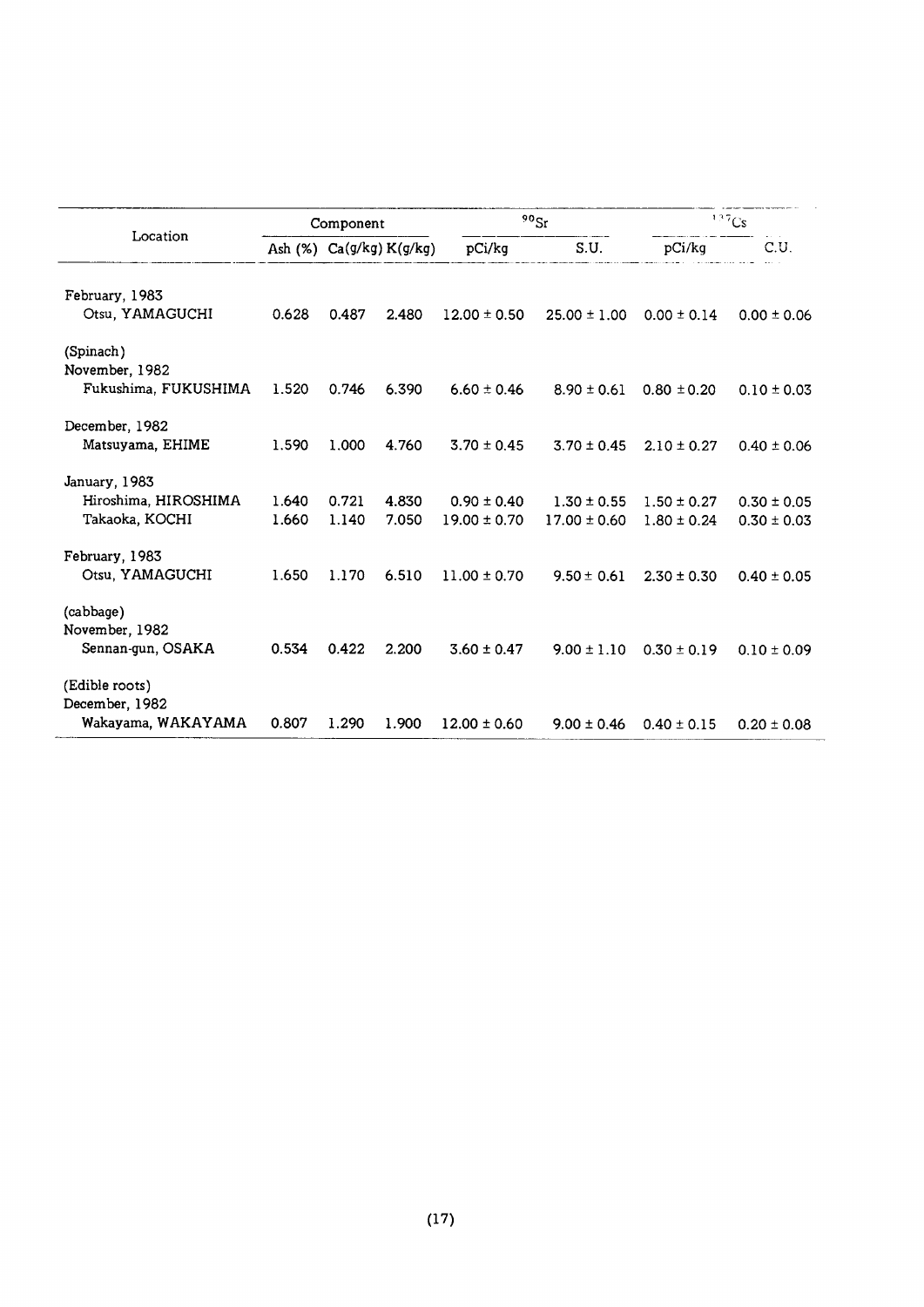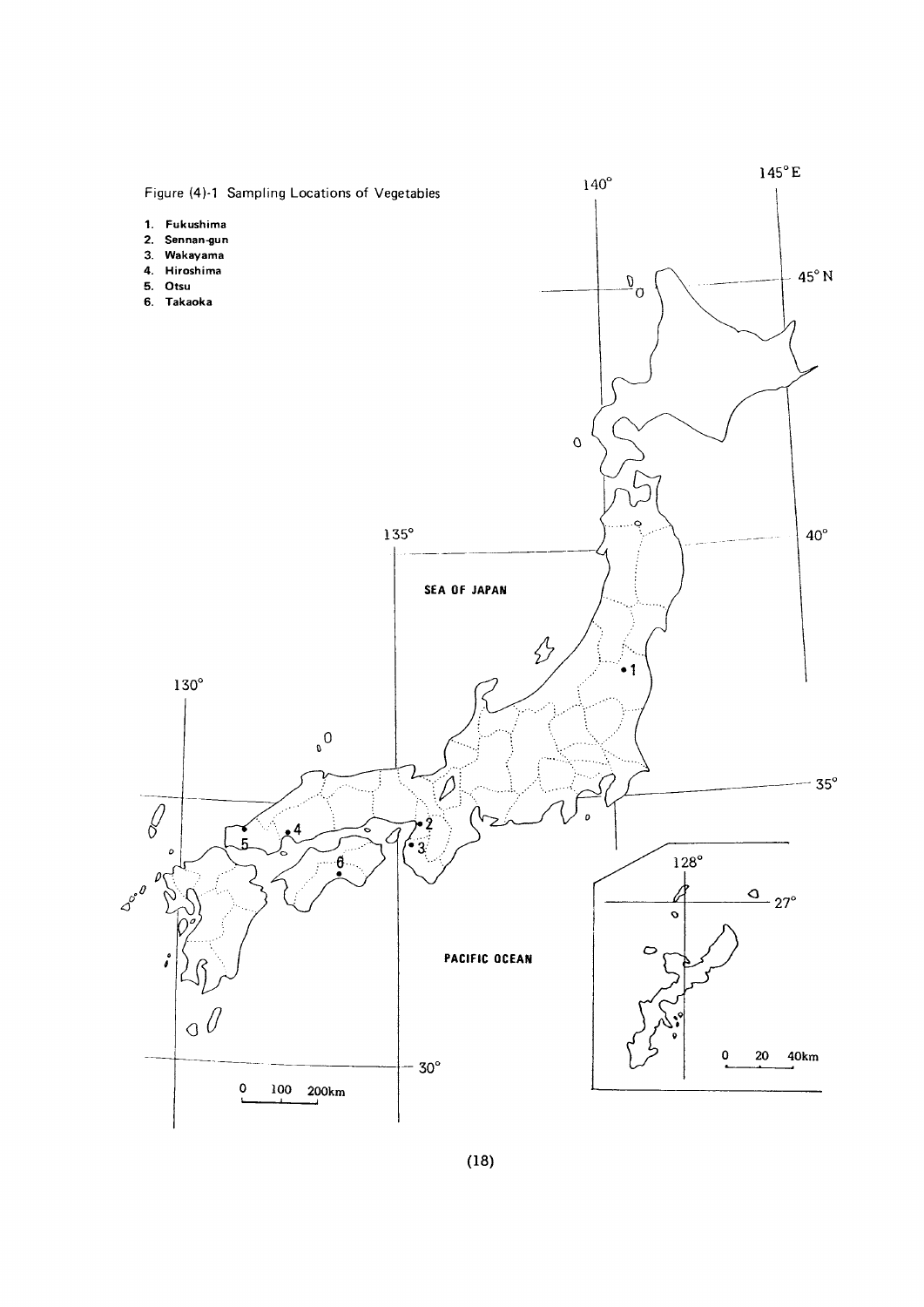# (4)-2 Strontium-90 and Cesium-137 in Vegetables (consuming districts)<br>(from Oct. 1982 to Feb. 1983)

 $-$  continued from No. 63 of this publication  $-$ 

#### Table (4)-2: Strontium-90 and Cesium-137 in Vegetables

|                    |               | Component    |             |                  | $90$ Sr          |                 | 137C <sub>S</sub> |
|--------------------|---------------|--------------|-------------|------------------|------------------|-----------------|-------------------|
| Location           | Ash<br>$(\%)$ | Ca<br>(g/kg) | K<br>(g/kg) | pCi/kg           | S.U.             | pCi/kg          | C.U.              |
| (Japanese radish)  |               |              |             |                  |                  |                 |                   |
| October, 1982      |               |              |             |                  |                  |                 |                   |
| Kyoto, KYOTO       | 0.485         | 0.175        | 2.270       | $13.00 \pm 0.70$ | $75.00 \pm 4.10$ | $0.30 \pm 0.18$ | $0.10 \pm 0.08$   |
| November, 1982     |               |              |             |                  |                  |                 |                   |
| Osaka, OSAKA       | 0.519         | 0.274        | 2.330       | $16.00 \pm 0.80$ | $60.00 \pm 3.00$ | $0.50 \pm 0.21$ | $0.20 \pm 0.09$   |
| December, 1982     |               |              |             |                  |                  |                 |                   |
| Shinjuku, TOKYO    | 0.445         | 0.241        | 2.060       | $5.50 \pm 0.47$  | $23.00 \pm 1.90$ | $6.40 \pm 0.38$ | $3.10 \pm 0.19$   |
| Katsuren, OKINAWA  | 0.488         | 0.244        | 2.110       | $1.50 \pm 0.37$  | $6.00 \pm 1.50$  | $0.10 \pm 0.18$ | $0.03 \pm 0.09$   |
| January, 1983      |               |              |             |                  |                  |                 |                   |
| Nagasaki, NAGASAKI | 0.588         | 0.345        | 2.650       | $14.00 \pm 0.80$ | $41.00 \pm 2.30$ | $0.20 \pm 0.21$ | $0.10 \pm 0.08$   |
| February, 1983     |               |              |             |                  |                  |                 |                   |
| Yokohama, KANAGAWA | 0.433         | 0.251        | 1.830       | $2.80 \pm 0.36$  | $11.00 \pm 1.40$ | $0.40 \pm 0.18$ | $0.20 \pm 0.10$   |
| (Spinach)          |               |              |             |                  |                  |                 |                   |
| November, 1982     |               |              |             |                  |                  |                 |                   |
| Kyoto, KYOTO       | 1.360         | 0.373        | 5.960       | $0.70 \pm 0.29$  | $1.90 \pm 0.78$  | $0.80 \pm 0.20$ | $0.10 \pm 0.03$   |
| Osaka, OSAKA       | 1.430         | 0.500        | 7.060       | $2.90 \pm 0.44$  | $5.70 \pm 0.89$  | $1.50 \pm 0.24$ | $0.20 \pm 0.03$   |
| December, 1982     |               |              |             |                  |                  |                 |                   |
| Shinjuku, TOKYO    | 2.000         | 1.450        | 5.290       | $13.00 \pm 0.70$ | $9.30 \pm 0.46$  | $9.60 \pm 0.50$ | $1.80 \pm 0.09$   |
| Iyo-gun, EHIME     | 1.790         | 1.100        | 5.910       | $0.90 \pm 0.28$  | $0.80 \pm 0.25$  | $2.30 \pm 0.25$ | $0.40 \pm 0.04$   |
| Katsuren, OKINAWA  | 1.420         | 0.600        | 3.470       | $8.50 \pm 0.57$  | $14.00 \pm 0.90$ | $0.30 \pm 0.18$ | $0.10 \pm 0.05$   |
| January, 1983      |               |              |             |                  |                  |                 |                   |
| Nagasaki, NAGASAKI | 1.660         | 0.975        | 6.590       | $3.10 \pm 0.44$  | $3.20 \pm 0.46$  | $3.20 \pm 0.33$ | $0.50 \pm 0.05$   |
| February, 1983     |               |              |             |                  |                  |                 |                   |
| Yokohama, KANAGAWA | 1.030         | 0.671        | 3.170       | $3.40 \pm 0.42$  | $5.00 \pm 0.63$  | $0.40 \pm 0.22$ | $0.10 \pm 0.07$   |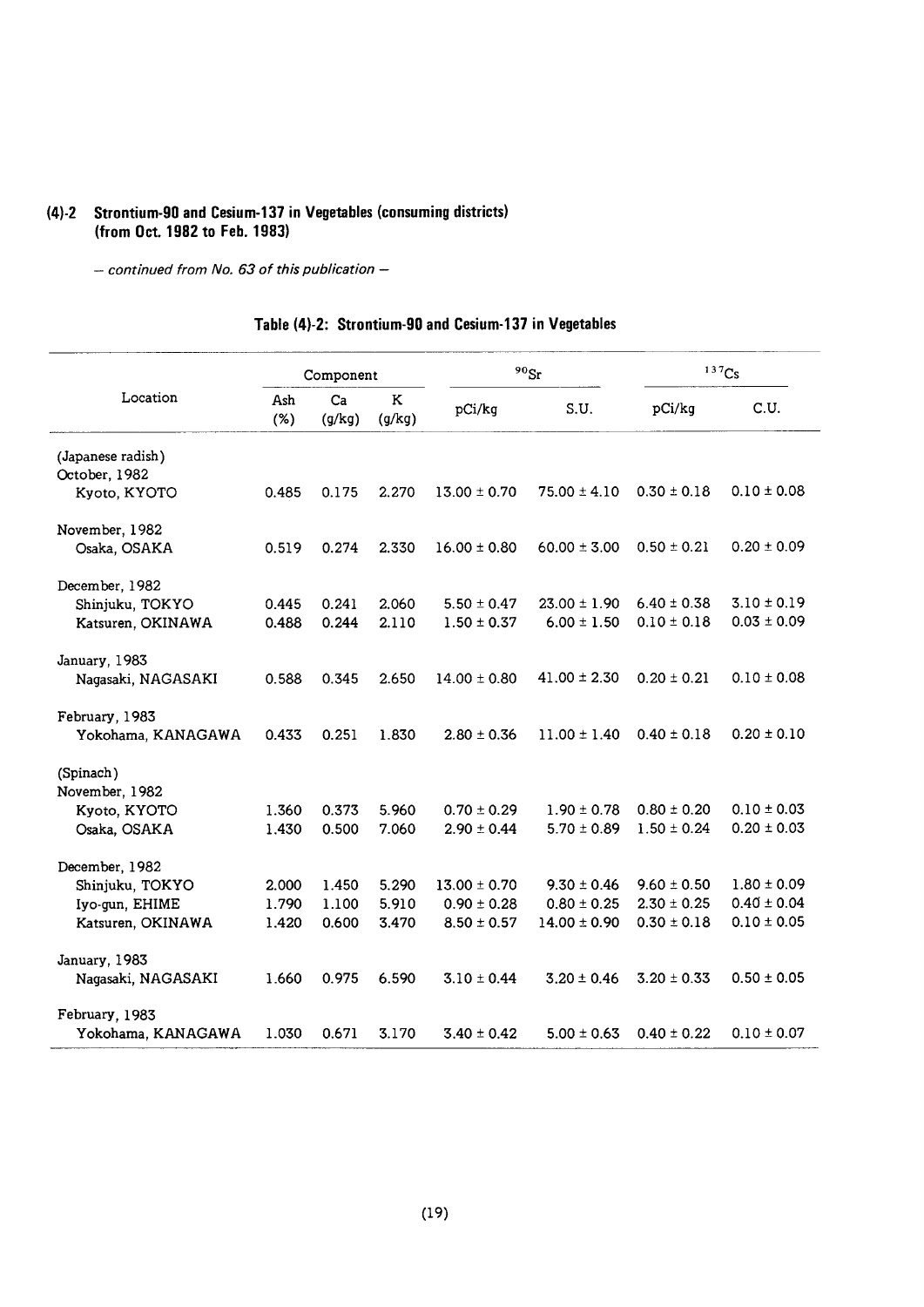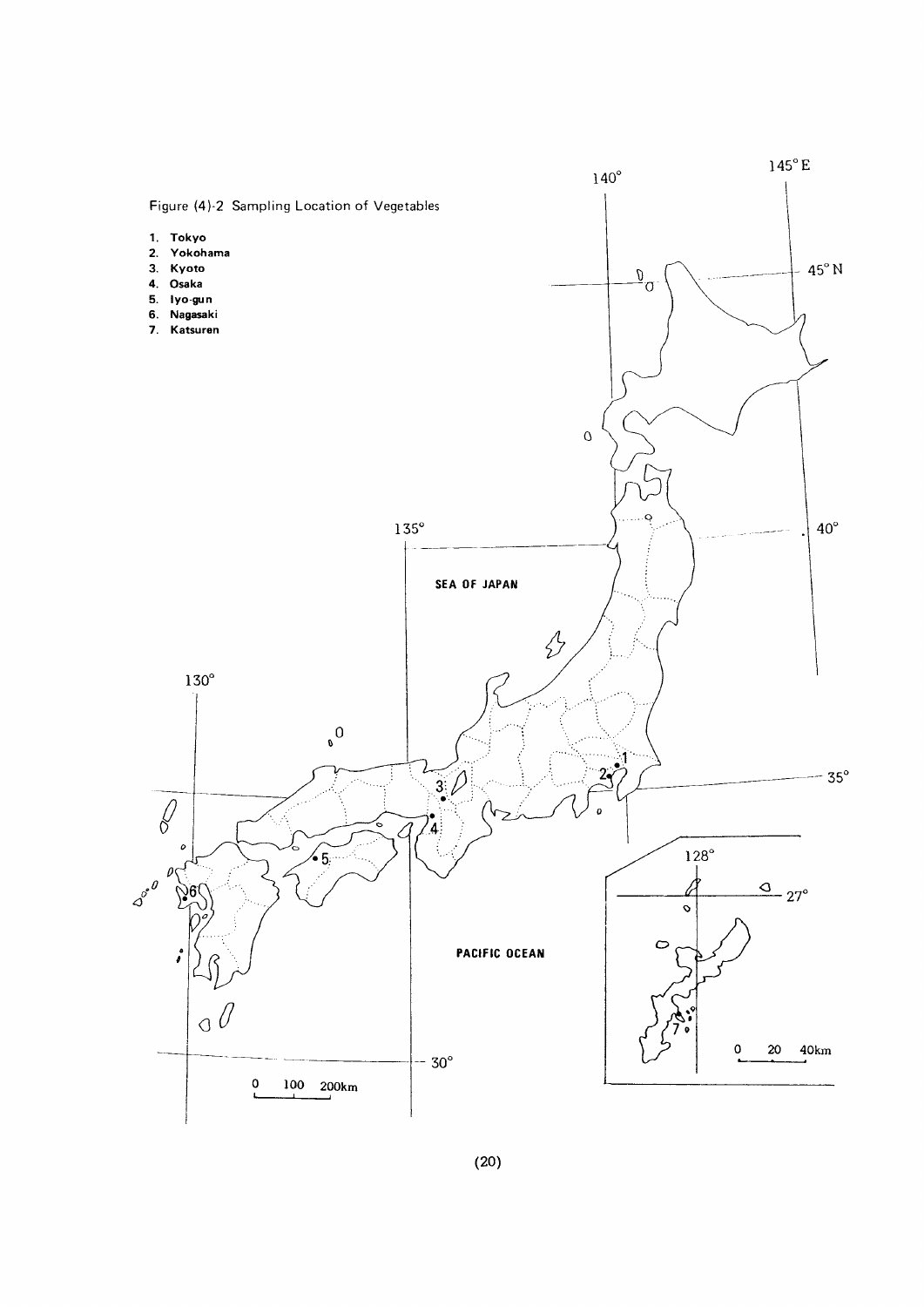#### (5) Strontium-90 and Cesium-137 in Sea fish (from Nov. 1982 to Jun. 1983)

- continued from No. 63 of this publication -

#### Table (5): Strontium-90 and Cesium-137 in Sea fish

|                                                                    | Component  |              |             | $^{90}\mathrm{Sr}$ | 137Cs           |                  |                 |
|--------------------------------------------------------------------|------------|--------------|-------------|--------------------|-----------------|------------------|-----------------|
| Location                                                           | Ash<br>(%) | Ca<br>(g/kg) | K<br>(g/kg) | pCi/kg             | S.U.            | pCi/kq           | C.U.            |
| (Sillago sihome)<br>June, 1983<br>Chita-gun, AICHI                 | 3.950      | 10.000       | 3.850       | $1.00 \pm 0.28$    | $0.10 \pm 0.03$ | $5.30 \pm 0.41$  | $1.40 \pm 0.11$ |
| (Pneumatophorus japonicus)<br>November, 1982<br>Osaka, OSAKA       | 0.983      | 0.115        | 3.130       | $0.00 \pm 0.26$    | $0.00 \pm 2.20$ | $7.40 \pm 0.43$  | $2.40 \pm 0.14$ |
| January, 1983<br>Sakaiminato, TOTTORI                              | 1.290      | 1.070        | 3.270       | $0.00 \pm 0.24$    | $0.00 \pm 0.23$ | $7.30 \pm 0.43$  | $2.20 \pm 0.13$ |
| (Limanda havzensteini)<br>February, 1983<br>Hiroshima, HIROSHIMA   | 4.220      | 9.620        | 3.490       | $0.70 \pm 0.28$    | $0.10 \pm 0.03$ | $3.30 \pm 0.35$  | $0.90 \pm 0.10$ |
| (Katsuwons pelamis)<br>May, 1983<br>Tosa, KOCHI                    | 1.230      | 0.291        | 3.930       | $0.20 \pm 0.18$    | $0.60 \pm 0.63$ | $14.00 \pm 0.50$ | $3.50 \pm 0.12$ |
| (Argyrosomus argentatus)<br>January, 1983<br>Nagasaki, NAGASAKI    | 1.160      | 0.855        | 2.970       | $0.10 \pm 0.26$    | $0.10 \pm 0.30$ | $5.80 \pm 0.38$  | $1.90 \pm 0.13$ |
| (Caesio chrysozonus cuvier)<br>December, 1982<br>Katsuren, OKINAWA | 3.860      | 9.550        | 4.940       | $0.50 \pm 0.24$    | $0.10 \pm 0.02$ | $7.50 \pm 0.44$  | $1.50 \pm 0.09$ |
| (Hexagrammos otakii)<br>March, 1983<br>Yamaguchi, YAMAGUCHI 3.380  |            | 8.840        | 3.860       | $0.50 \pm 0.28$    | $0.10 \pm 0.03$ | $5.10 \pm 0.45$  | $1.30 \pm 0.12$ |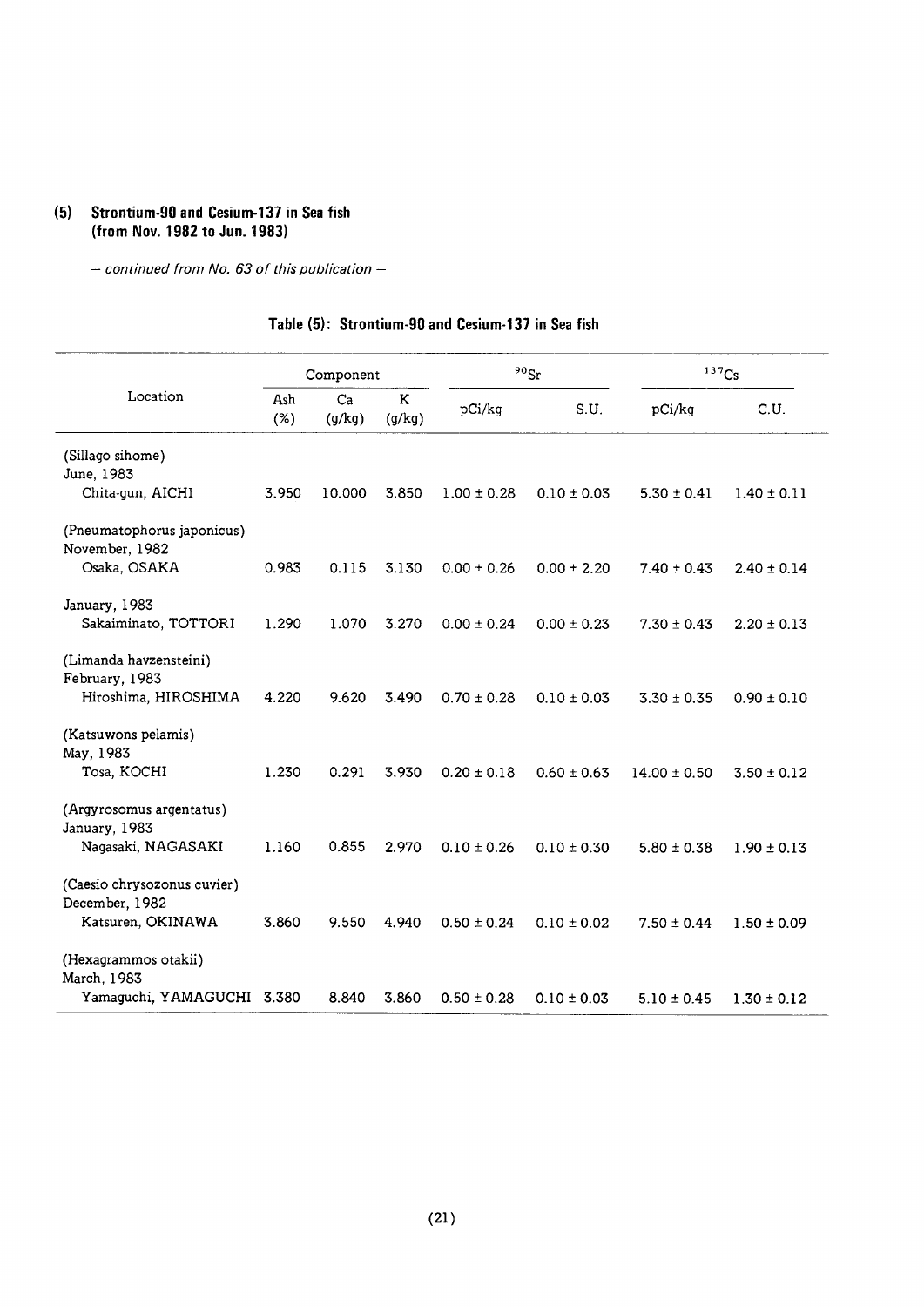| Japanese name | English name  | Scientific name           |  |
|---------------|---------------|---------------------------|--|
| Kisu          | sillago       | sillago sihame            |  |
| Saba          | Mackerel      | Pneumatophorus japonicus  |  |
| Karei         | Flatfish      | Limanda herzensteini      |  |
| Katsuo        | <b>Bonito</b> | Katsuwonus pelamis        |  |
| Guchi         | Croaker       | Argyrosomus argentatus    |  |
| Takasaqo      | Takasago      | Caesio chrysozonus cuvier |  |
| Ainame        | Rock-trout    | Hexagrommos otakii        |  |

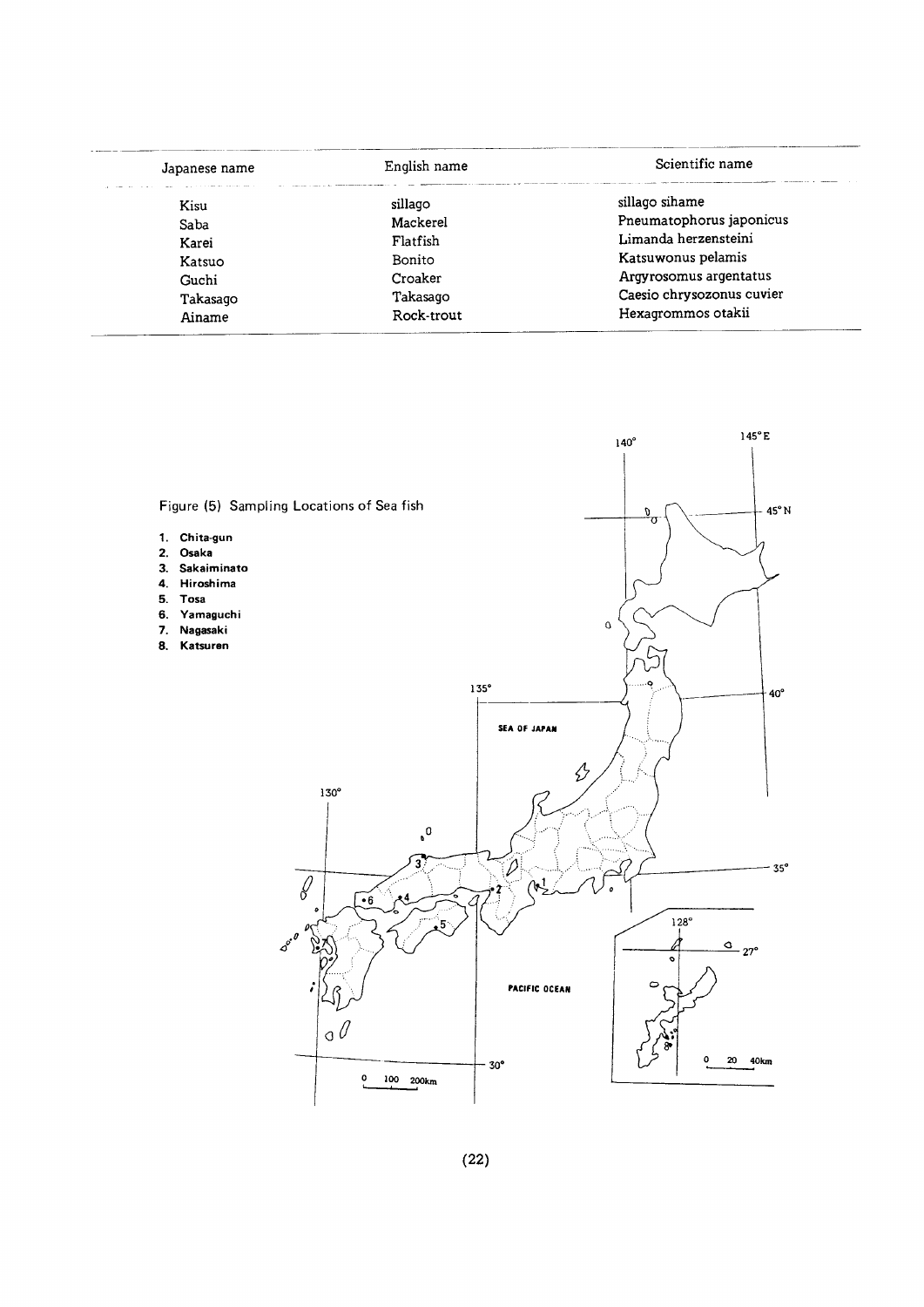## (6) Strontium-90 and Cesium-137 in Freshwater fish

 $-$  continued from No. 63 of this publication  $-$ 

## Table (6): Strontium-90 and Cesium-137 in Freshwater fish

|                                                       |            | Component    |             | $^{90}$ Sr       |                 | $137$ Cs         |                 |
|-------------------------------------------------------|------------|--------------|-------------|------------------|-----------------|------------------|-----------------|
| Location                                              | Ash<br>(%) | Ca<br>(g/Kg) | ĸ<br>(g/Kg) | pCi/kg           | S.U.            | pCi/kg           | C.U.            |
| (Cyprinus carpio)<br>July, 1983<br>Akita, AKITA 3.360 |            | 9.560        | 3.210       | $43.00 \pm 1.00$ | $4.50 \pm 0.11$ | $42.00 \pm 1.10$ | $13.0 \pm 0.30$ |

| Japanese name | English name<br>------ | Scientific name<br>_______ |
|---------------|------------------------|----------------------------|
| Koi           | Carp                   | Cyprimus carpio            |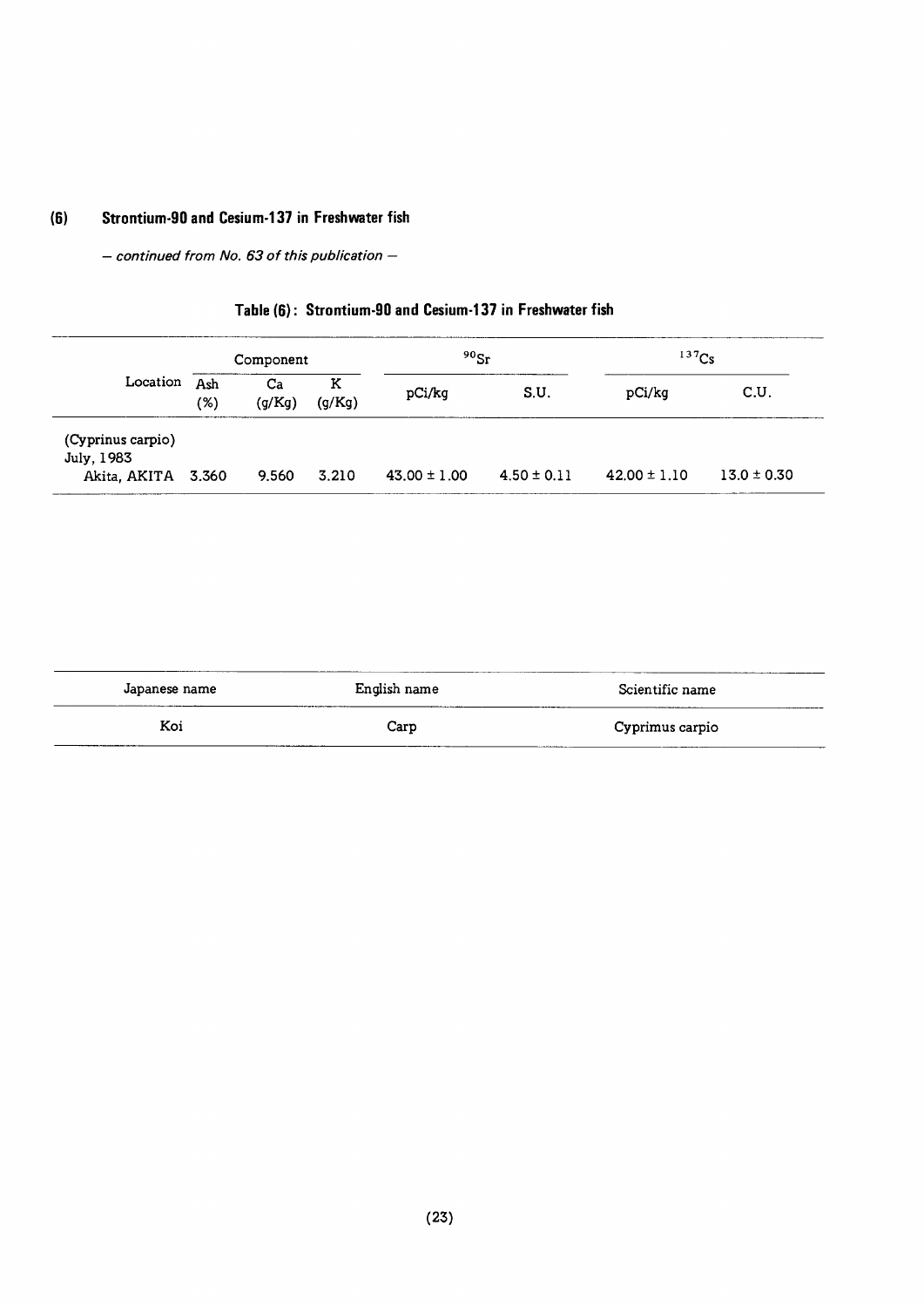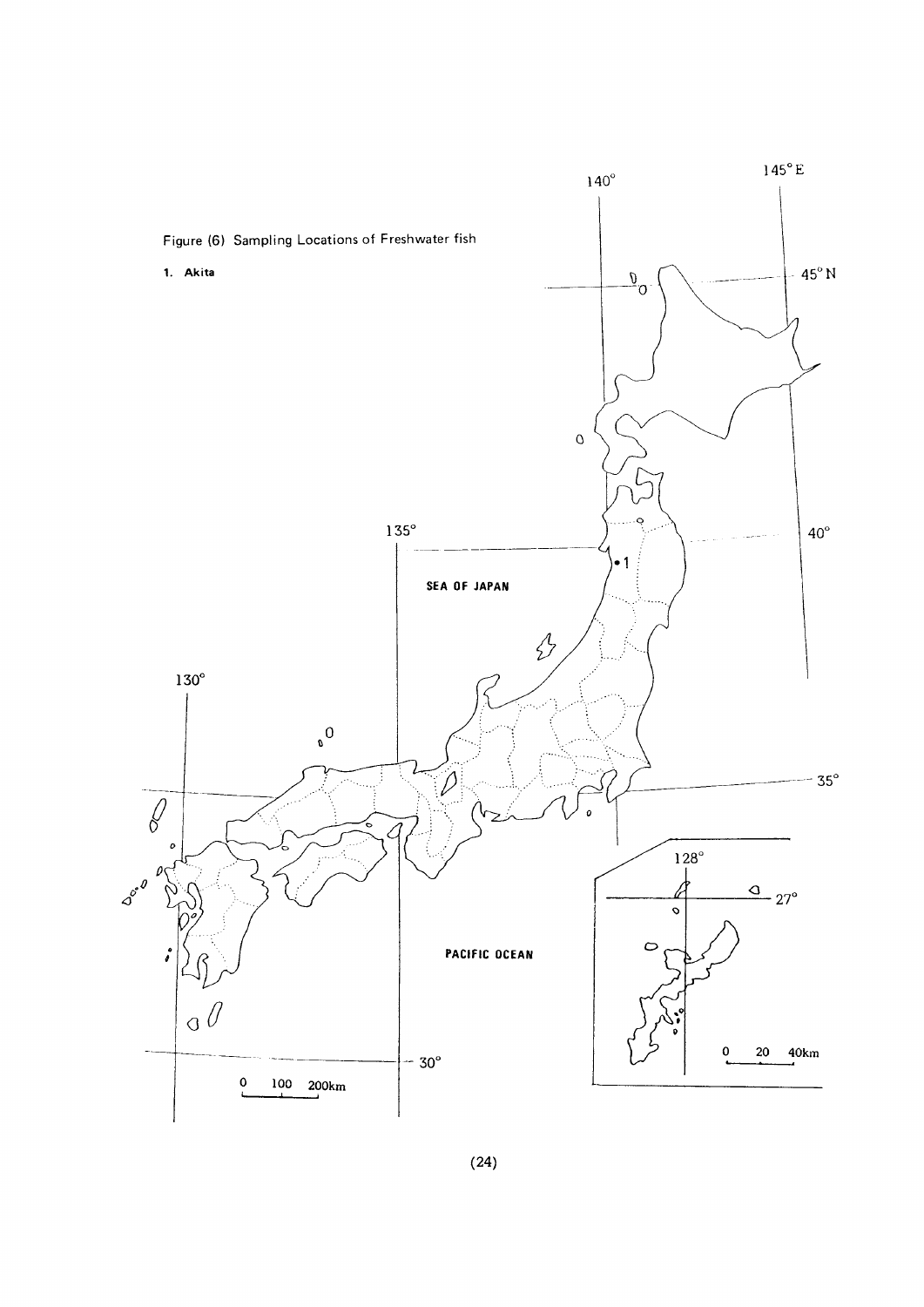#### (7) Strontium-90 and Cesium-137 in Sh (from Feb. 1983 to Jun. 1!

 $-$  continued from No. 63 of this publication  $-$ 

| Table (7): Strontium-90 and Cesium-137 in Shellfish |  |
|-----------------------------------------------------|--|
|-----------------------------------------------------|--|

|                                      |               | Component    |             | $90$ Sr         |                 | $137C_S$        |                 |
|--------------------------------------|---------------|--------------|-------------|-----------------|-----------------|-----------------|-----------------|
| Location                             | Ash<br>$(\%)$ | Ca<br>(g/Kg) | K<br>(g/Kg) | pCi/kg          | S.U.            | pCi/kg          | C.U.            |
| (Turbo cornutus)                     |               |              |             |                 |                 |                 |                 |
| May, 1983<br>Ryotsu, NIIGATA         | 2.140         | 0.756        | 2.960       | $0.00 \pm 0.80$ | $0.00 \pm 1.10$ | $1.60 \pm 0.55$ | $0.50 \pm 0.19$ |
| (Saxidomus purpuratus)<br>June, 1983 |               |              |             |                 |                 |                 |                 |
| Chita-gun, AICHI                     | 1.280         | 0.301        | 2.650       | $0.00 \pm 0.49$ | $0.00 \pm 1.60$ | $0.80 \pm 0.35$ | $0.30 \pm 0.13$ |
| (Ostrea gigas)<br>February, 1983     |               |              |             |                 |                 |                 |                 |
| Hiroshima, HIROSHIMA                 | 1.730         | 0.608        | 2.550       | $0.40 \pm 0.26$ | $0.60 \pm 0.42$ | $0.80 \pm 0.25$ | $0.30 \pm 0.10$ |

| Japanese name | English name | Scientific name      |
|---------------|--------------|----------------------|
| Sazae         | Wreath       | Turbo cornutus       |
| Ohasari       |              | Saxidomus purpuratus |
| Kaki          | Ovster       | Ostrea gigas         |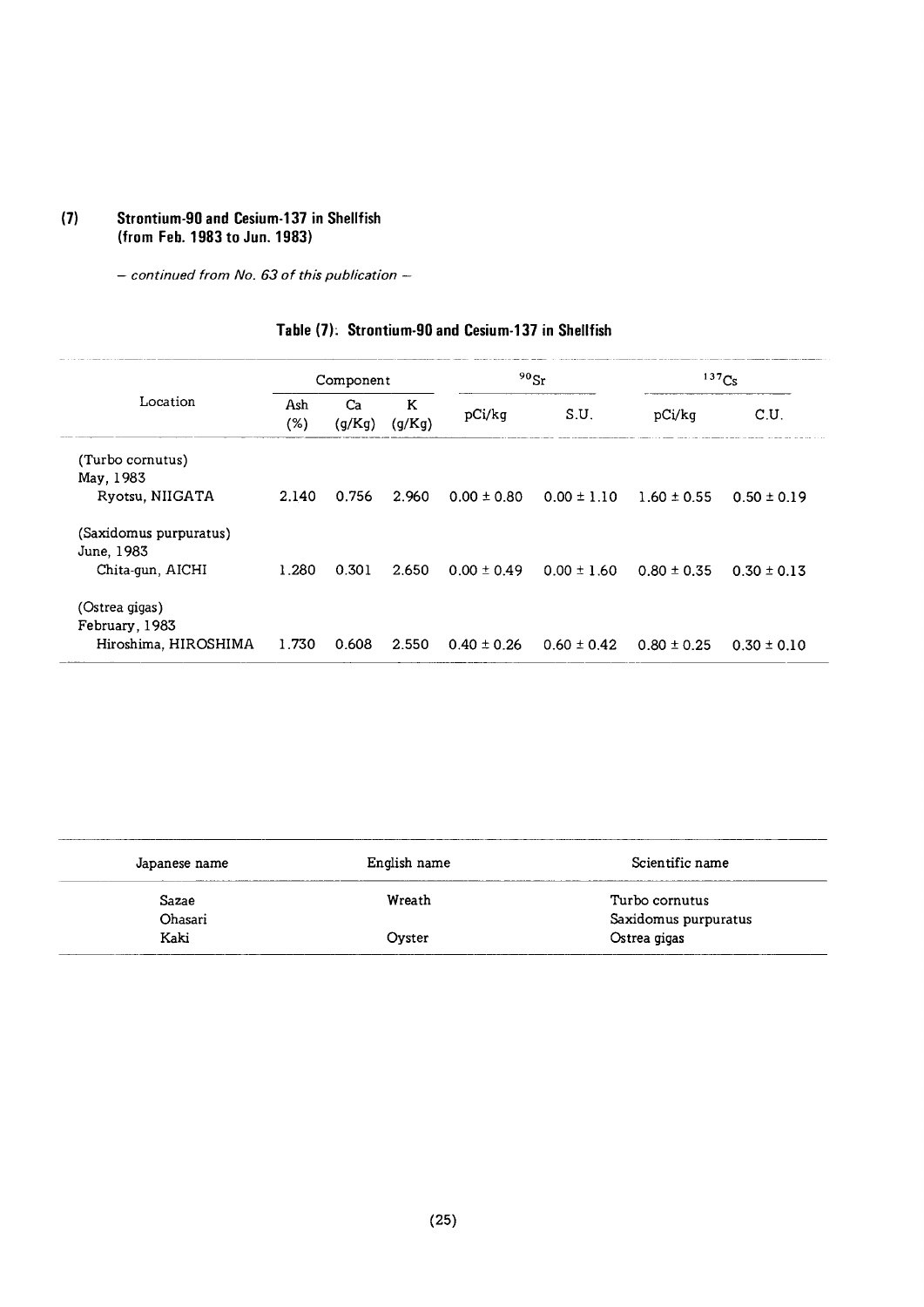

 $(26)$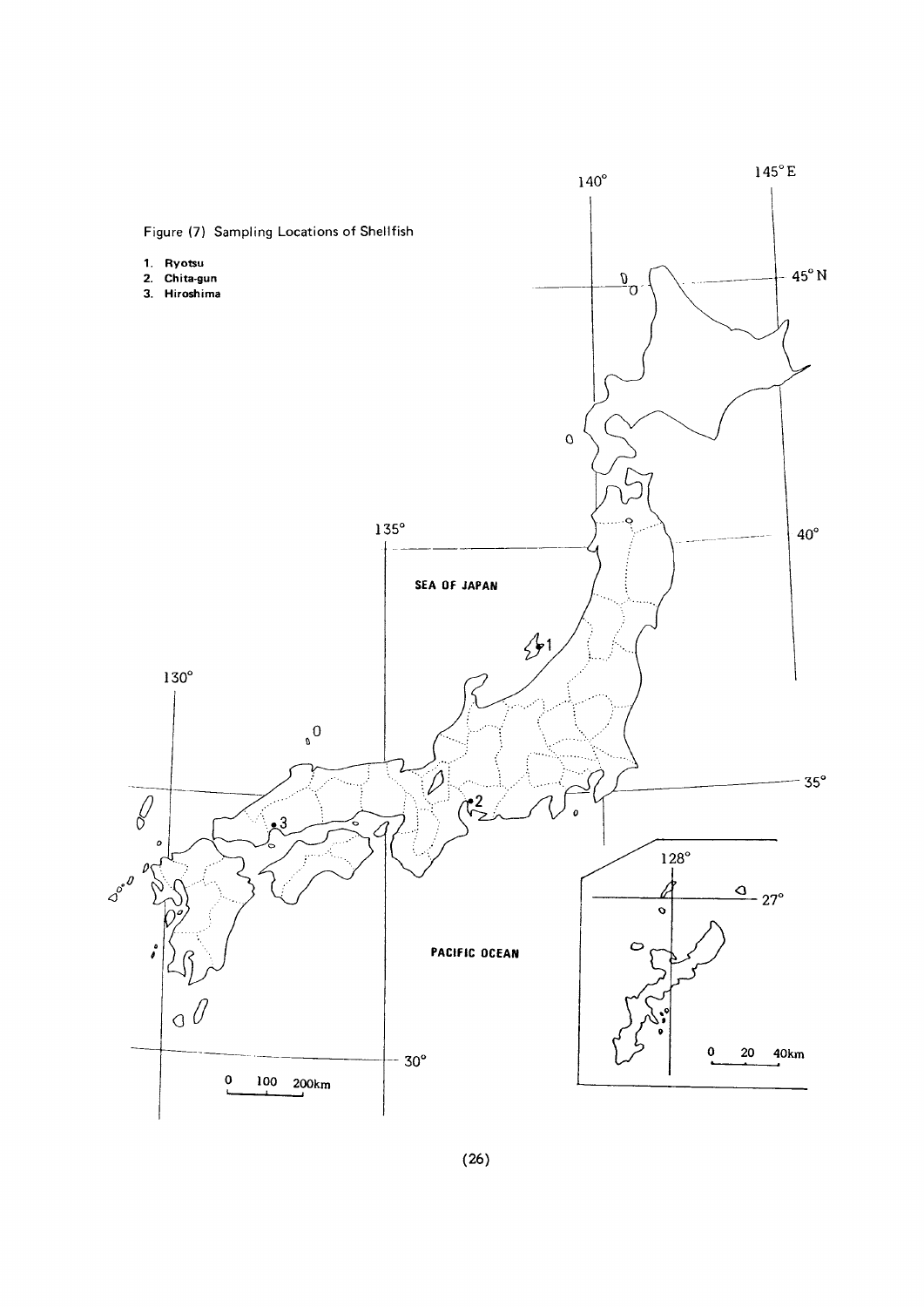#### (8) Strontium・90andCesium・137inSeaweeds (fromFeb.1983toJun.1983)

- continued from No. 63 of this publication -

|                       | Component  |              |             | $90$ Sr         |                 | 137Cs           |                 |
|-----------------------|------------|--------------|-------------|-----------------|-----------------|-----------------|-----------------|
| Location              | Ash<br>(%) | Ca<br>(g/Kg) | K<br>(g/Kg) | pCi/kg          | S.U.            | pCi/kg          | C.U.            |
| (Undaria pinnatifida) |            |              |             |                 |                 |                 |                 |
| February, 1983        |            |              |             |                 |                 |                 |                 |
| Chita-gun, AICHI      | 2.230      | 0.576        | 6.950       | $0.40 \pm 0.24$ | $0.70 \pm 0.41$ | $0.90 \pm 0.24$ | $0.10 \pm 0.03$ |
| Hiroshima, HIROSHIMA  | 3.220      | 0.759        | 7.780       | $0.50 \pm 0.26$ | $0.70 \pm 0.35$ | $1.10 \pm 0.24$ | $0.10 \pm 0.03$ |
| Shimabara, NAGASAKI   | 2.060      | 0.807        | 6.510       | $1.50 \pm 0.30$ | $1.80 \pm 0.38$ | $1.10 \pm 0.27$ | $0.20 \pm 0.04$ |
| April, 1983           |            |              |             |                 |                 |                 |                 |
| Hakui-gun, ISHIKAWA   | 1.720      | 0.941        | 4.650       | $1.70 \pm 0.28$ | $1.80 \pm 0.29$ | $0.90 \pm 0.19$ | $0.20 \pm 0.04$ |
| May, 1983             |            |              |             |                 |                 |                 |                 |
| Ryotsu, NIIGATA       | 2.300      | 1.180        | 6.340       | $3.00 \pm 0.40$ | $2.60 \pm 0.34$ | $0.70 \pm 0.23$ | $0.10 \pm 0.04$ |
| June, 1983            |            |              |             |                 |                 |                 |                 |
| Sakata, YAMAGATA      | 2.280      | 2.090        | 4.690       | $2.10 \pm 0.36$ | $1.00 \pm 0.17$ | $1.90 \pm 0.28$ | $0.40 \pm 0.06$ |

#### Table (8): Strontium-90 and Cesium-137 in Seaweeds

| Japanese name | English name   | Scientific name     |
|---------------|----------------|---------------------|
| Wakame        | Wakame seaweed | Undaria pinnatifida |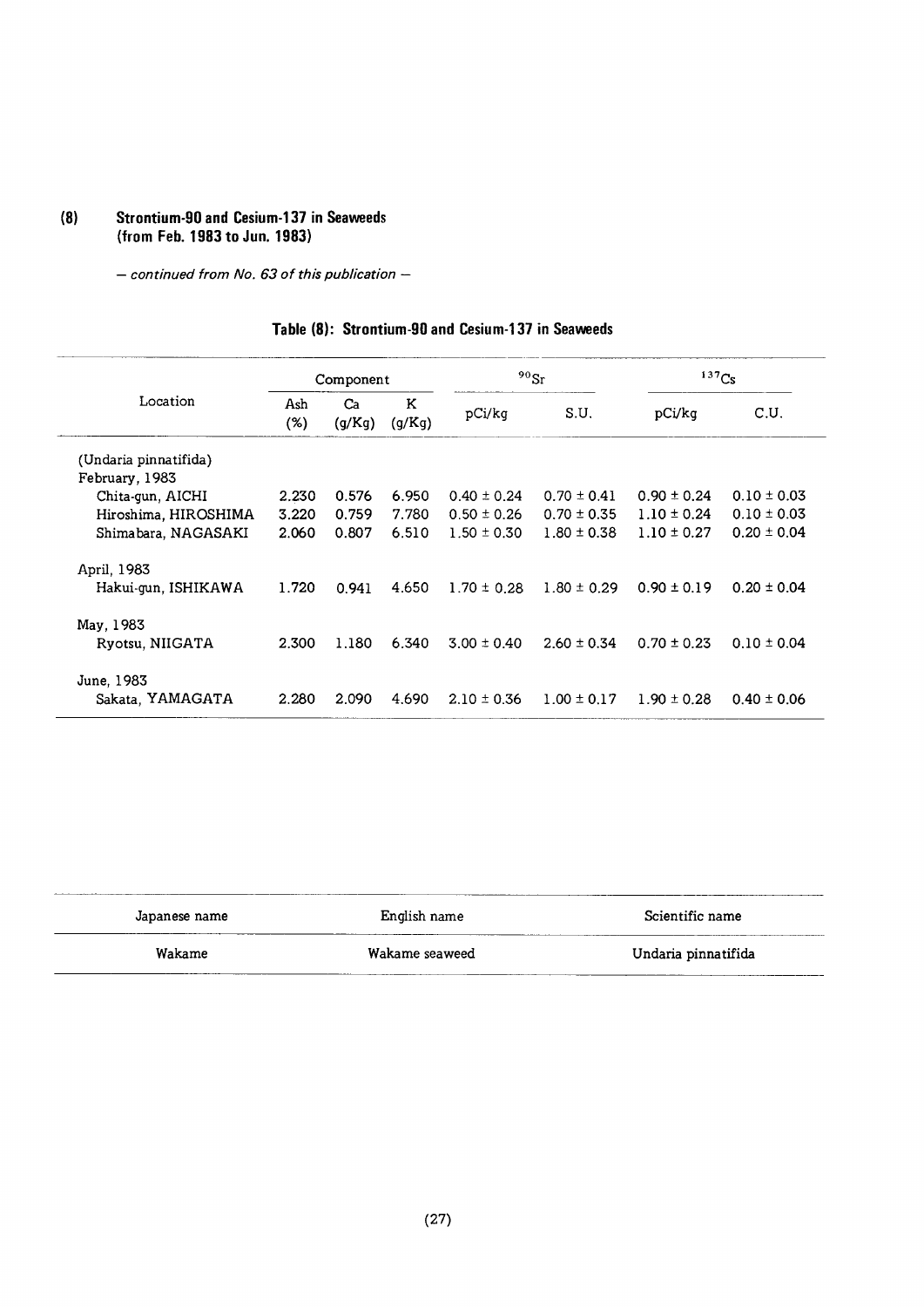